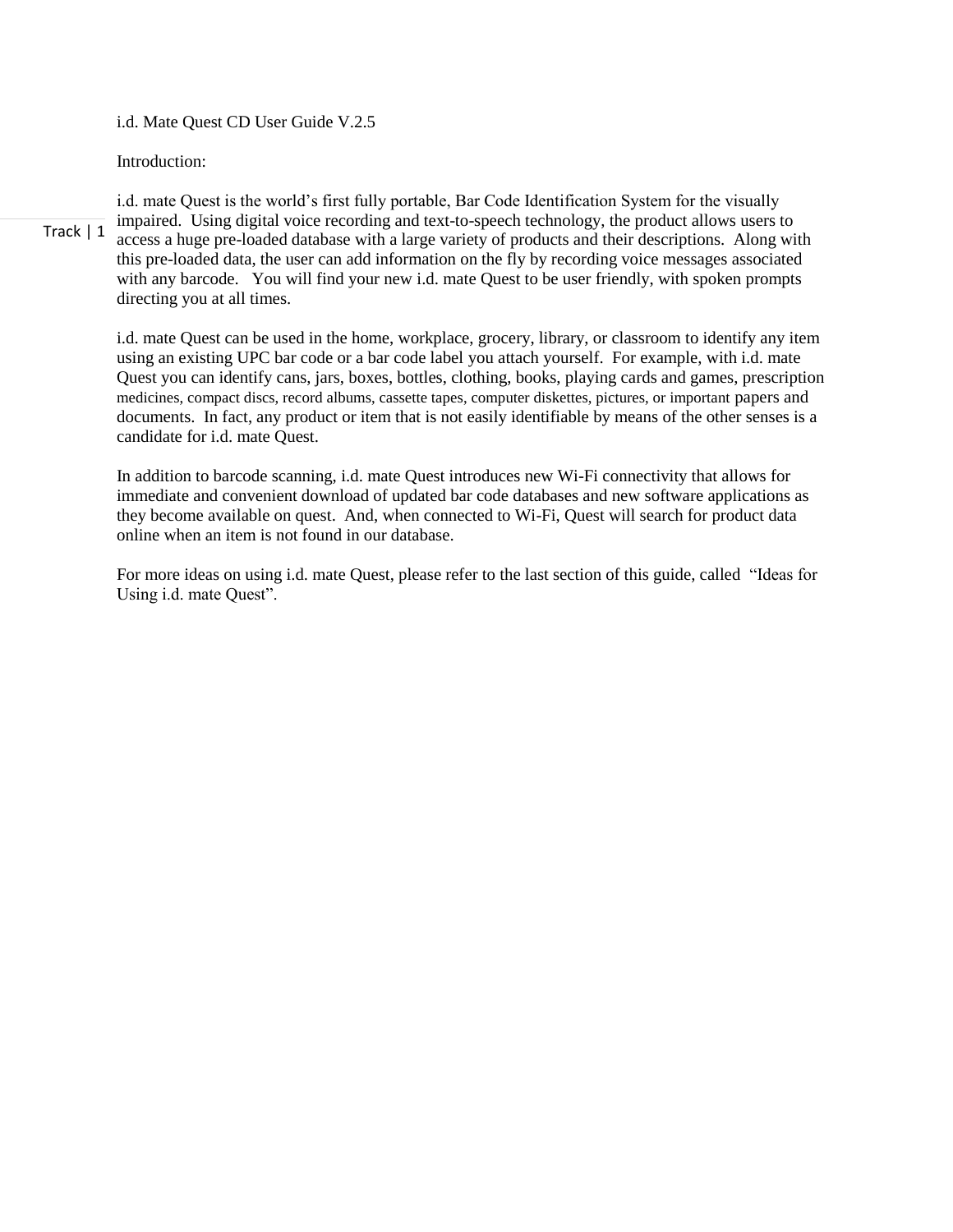We have made every effort to make these instructions easy to follow as well as complete. To familiarize yourself with your new purchase and to ensure that you receive the full benefit of i.d. mate Quest, we suggest that you follow this user's guide from beginning to end. It should take you less than one hour to complete.

Track | 2 Please note: It is very important that you STOP as often as necessary to make sure you are completely comfortable. Take every opportunity to practice at each step along the way.

> We will begin by first unpacking all the items shipped. We will then get familiar with the device and review all the buttons and controls. Finally, we will complete a practice session using your new identification and information tool.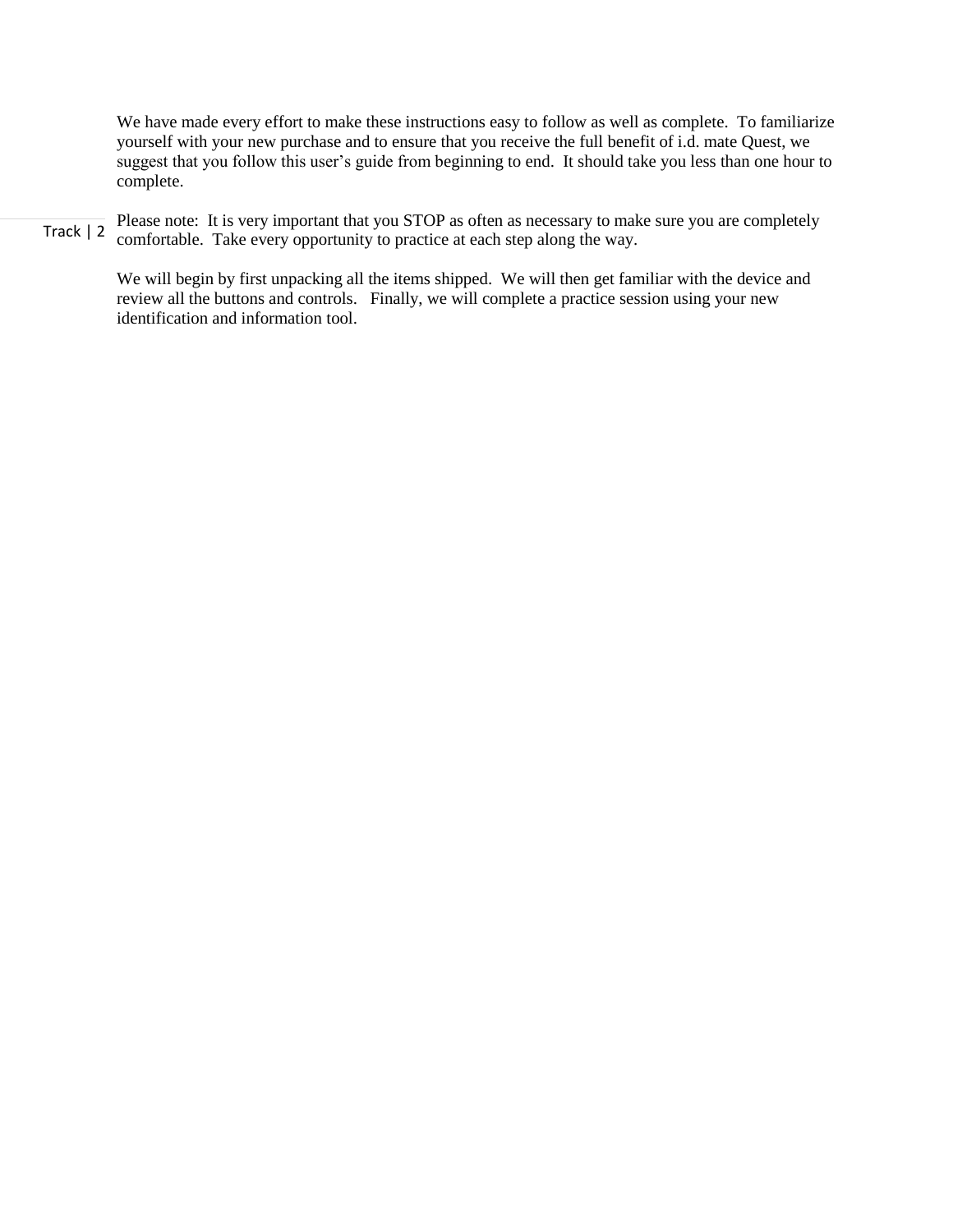# Unpacking:

In opening the shipping carton, first you will find a printed quick start guide, along with a compact disc, (CD), audio User's Guide. This audio user's guide is a more complete version than the printed quick start guide. If you prefer or need a cassette tape or Braille version, please contact En-Vision America. You will also find a Warranty Registration Card. Within the first week of opening this carton, please return this Warranty Card by mail. But, for now, keep the Warranty Card handy. We will be using it for a practice exercise later in the guide.

Track | 3

Next, you will find the carrying case with your i.d. mate Quest bar code scanner stored inside. Shipped next to the case, you will find a waist strap for the carrying case along with the pre-printed bar code labels you selected. In addition, we have included a USB cable, where you can charge your battery, back up your data to a PC or add data for use with your i.d. mate Quest; including music and other recorded MP3 files you may want to listen to. Also, if you purchased any additional i.d. mate Quest accessories, they will be shipped next to the case as well.

For example, you may have purchased:

• A standard earphone or BlueAnt Q3 Bluetooth headset for private listening in noisy environments;

• Additional pre-printed bar code labels for new product labeling;

• Or, additional Micro SD memory cards.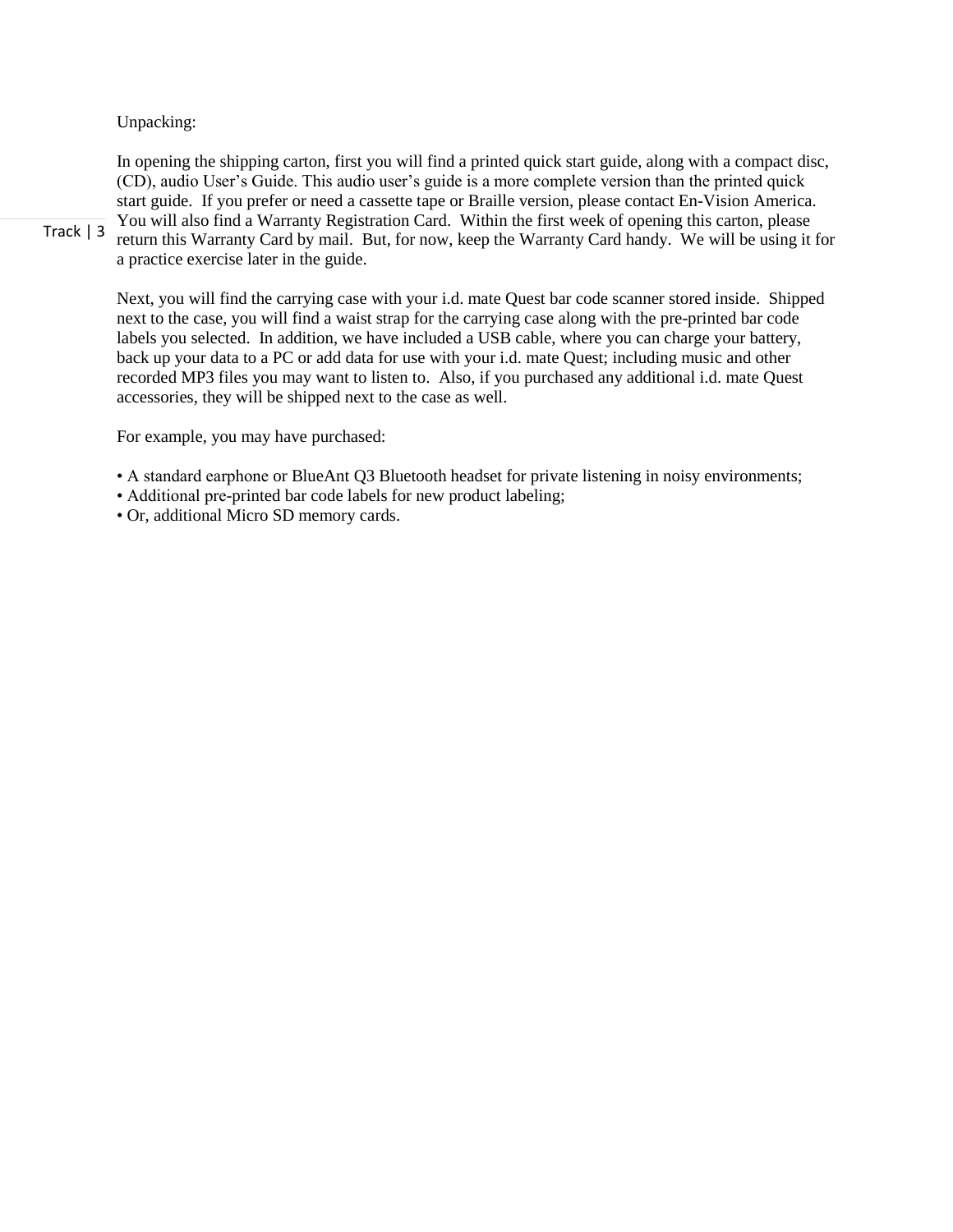Getting Started:

We'll first take a look at the carrying case with the i.d. mate Quest hand held bar code scanner inside.

Track | 4 Place the carrying case horizontally on the table in front of you with the i.d. mate Quest embroidery facing you. On the back side of the carrying case, you will find 2 clips that attach the waist strap to the case. When the waist strap is not in use, the clips on the case can be clipped together and the handle on the top can be utilized. There is a small pouch on the left side to be used to store your Bluetooth headset, cell phone or other small items you may need to carry.

Now, let's open the Velcro top flap of the carrying case. This top flap has 2 pouches; one zippered and one standard to store your extra barcode labels. Under the flap, you will find a smaller zippered pouch towards the front to accommodate your AC/DC power adapter, USB cable, and other accessories. Towards the back of the case, you will find a larger zippered pouch which stores your i.d. mate Quest. Unzip this pouch and feel all the way to the right and then to the left. This will give you a good reference as to the proper position of your i.d. mate Quest while in the case.

Gently lift your i.d. mate Quest up and out of the case, making note of how the padded neck strap is neatly tucked underneath your unit.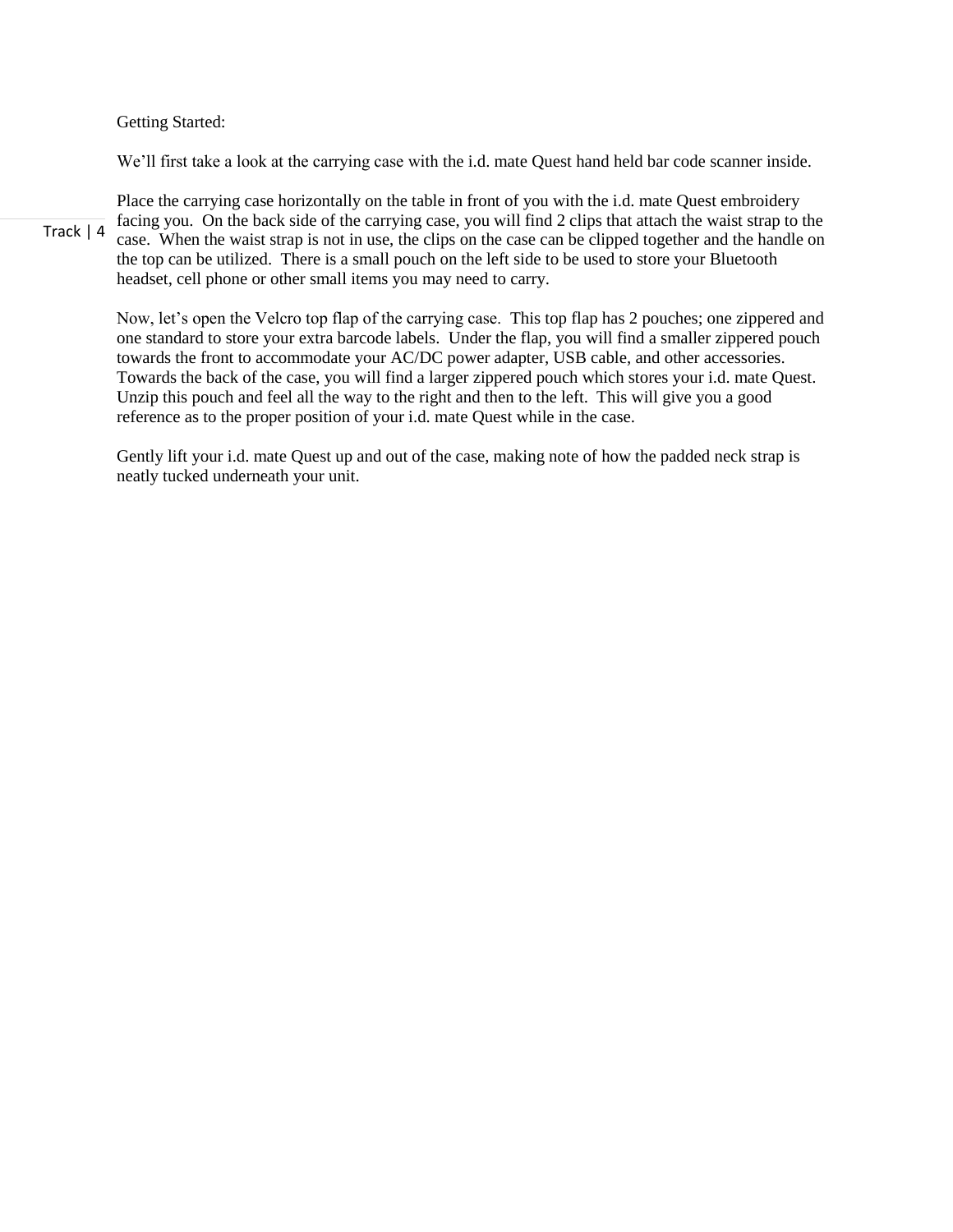Let's move on and explore your new i.d. mate Quest. With the device out of the case, place it vertically on the table in front of you with the keypad push buttons facing you. Please note: For safety purposes, we have covered the ON / OFF button with a small piece of cardboard to avoid the possibility of inadvertently turning the unit on during shipment. Please remove and discard this cardboard piece and rubber band used for shipping. You'll notice that on the left side of your i.d. mate Quest there is a recessed round button. This is the power, button. To turn the i.d. mate Quest recorder on, push the button one time. You will hear several beeps when Quest turns on. Go ahead and turn the unit on now. If your unit does not turn on correctly or beeps continuously, press and hold this on, off button for 6 seconds to perform a hard reset.

When you turn on the recorder you should hear the unit announce its model name, followed by, "ID Mode", along with a beep, signaling the scanner powering on. When i.d. mate Quest is turned on, it will always begin in ID Mode.

Now, let's go back up to the top edge of the device. Going from left to right, is the volume thumbwheel. Adjust the volume to find a comfortable listening level. Further to the right, is the circular AC/DC power jack. This jack allows you to recharge the battery using the provided power adapter which plugs in to any standard AC wall outlet. The i.d. mate Quest recorder is powered by a built-in, high capacity Lithium-Ion Polymer battery pack. The battery pack was charged just prior to shipment but you will need to recharge it a couple more times to reach full operating capacity. You'll learn more about the battery pack, later in the guide. Behind the volume thumbwheel and the AC/DC jack you will find a loop, which is to be used to attach your padded neck strap.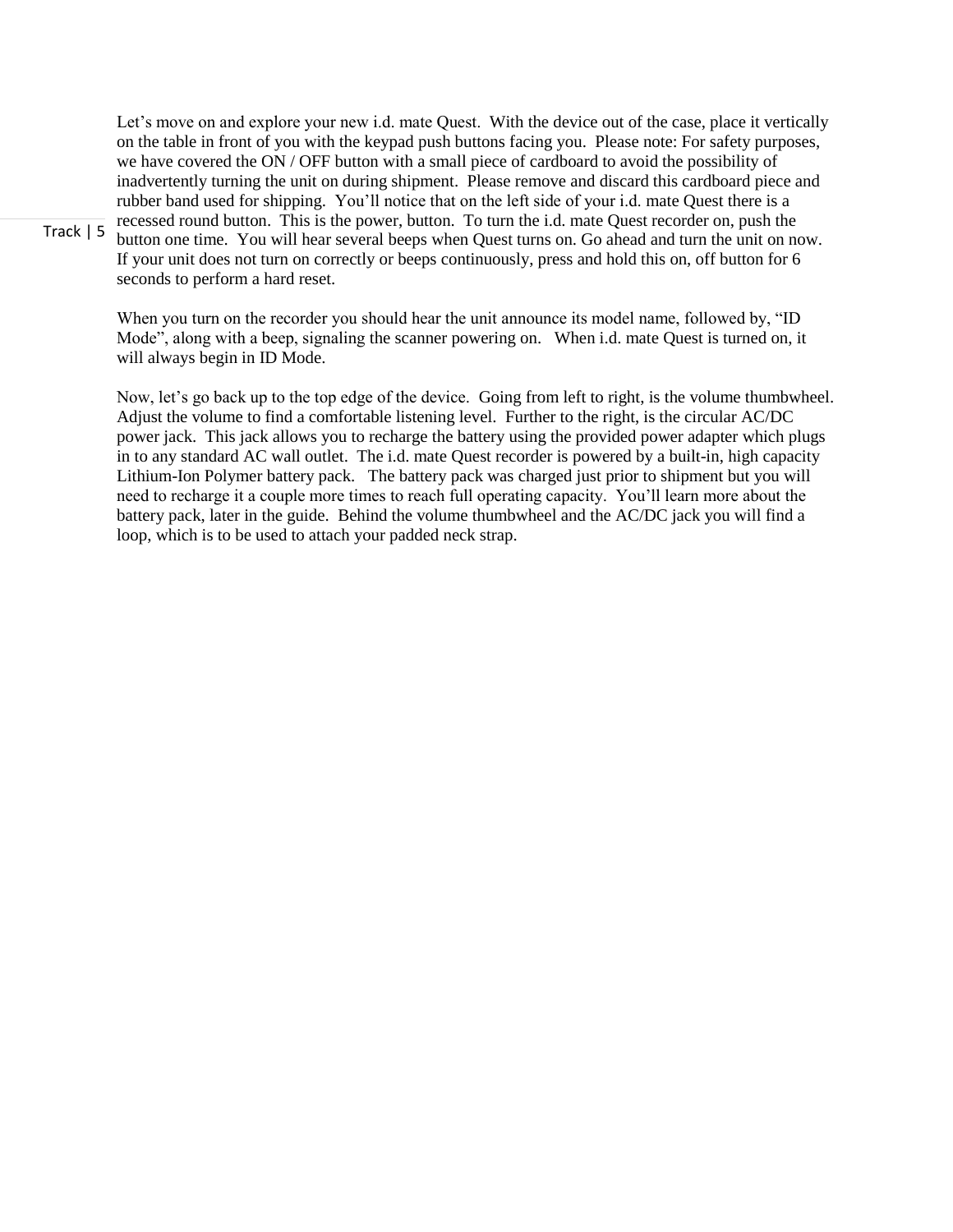On the right side of the device, you will find an earphone jack. An external earphone should be used in conditions where there is a lot of background noise or for private review of audio. Most 3.5 mm handsfree stereo earphones should work using this jack, but for best results, it is recommended to use the BlueAnt, Q3 Bluetooth headset accessory. On the same side, above the earphone jack, you will find the mini USB jack. Use the USB cable accessory to connect to a personal computer to charge your battery, review the contents of your micro SD card, back up the contents of the card or upload any music recordings you may have, to your Music folder on the SD card.

Track | 6

On the bottom of the device is a large, square opening which we will refer to as the scan window. When your unit is on, the scanner emits an omni-directional cyclone scan pattern. This allows you to easily scan a bar code in any direction. As long as the bar code label passes in front of the scan window, you will get a good read. The scanner is capable of finding and reading a bar code label up to eight inches away. The scanner has a time-out feature that turns the scan pattern off after 45 seconds of no activity. This feature helps to save on power when the unit is turned on but not being used. The device is not actually turned off, but merely goes to sleep.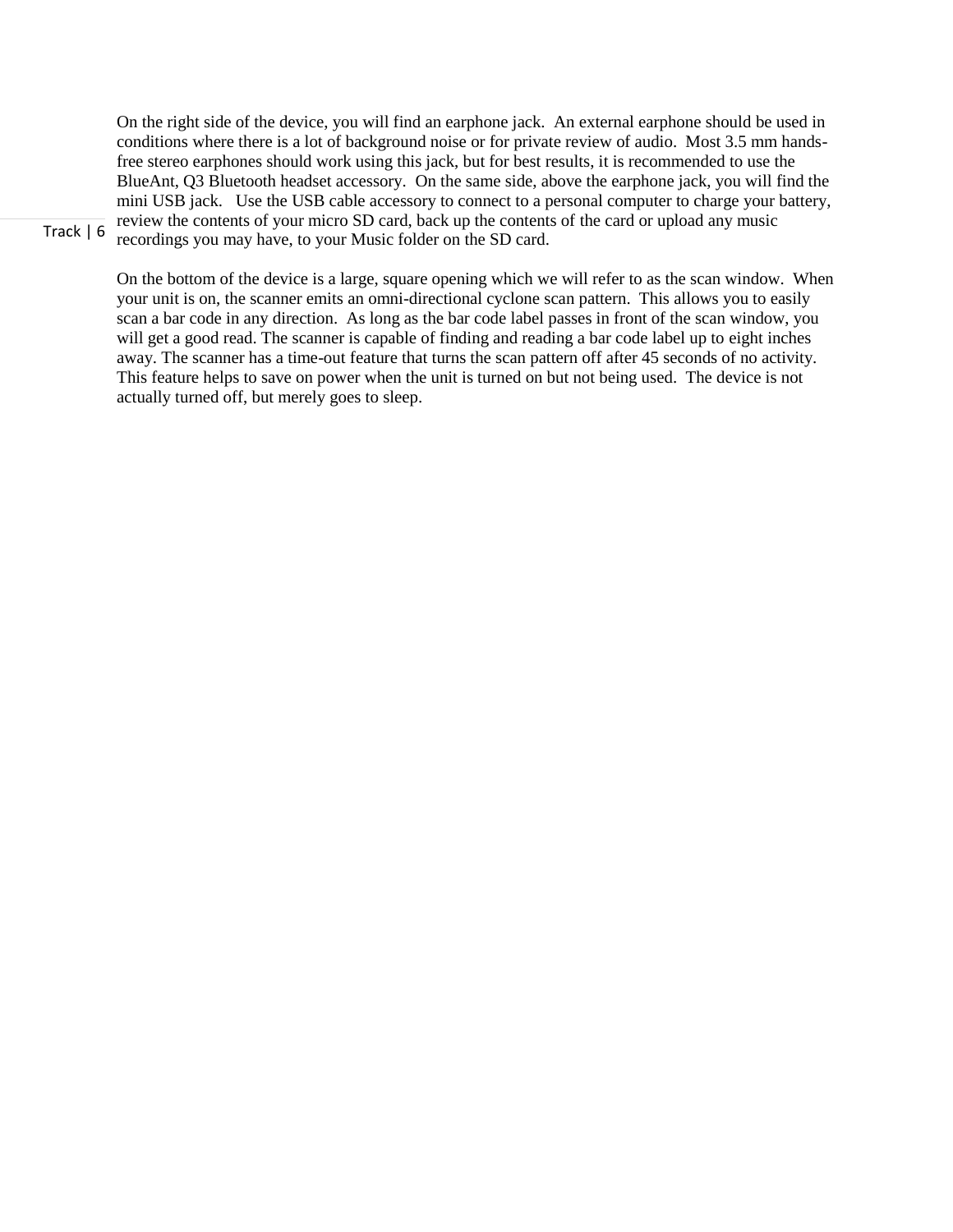OK. Let's move to the back of the device where you'll find an opening in the rubber enclosure revealing your Model and Serial Number label. This information can be accessed upon entry into the System Mode which will be discussed later.

Track | 7

Now, on the front of the recorder is the keypad with six buttons. The first button on the left hand side is a 3/4 inch long rectangular shaped button. This is the mode button. It is the most frequently used button on the unit. As the name implies, the mode button is used to place the recorder into the mode of operation you want to use.

The recorder unit has five standard modes of operation; they are: ID Mode (the mode in which the bar code scanner is used), Memo, MP3 Player, System, and Help Modes. Additional modes of operation can be enabled within the System Mode including Scan History, Barcode Number, Inventory, and Browse Inventory Modes. When enabled, these additional modes will follow ID Mode when cycling through the different modes. Also, all modes except ID Mode, can be disabled within the System Mode if required. For more information on enabling and disabling modes, please refer to the System Mode section, discussed later in this guide.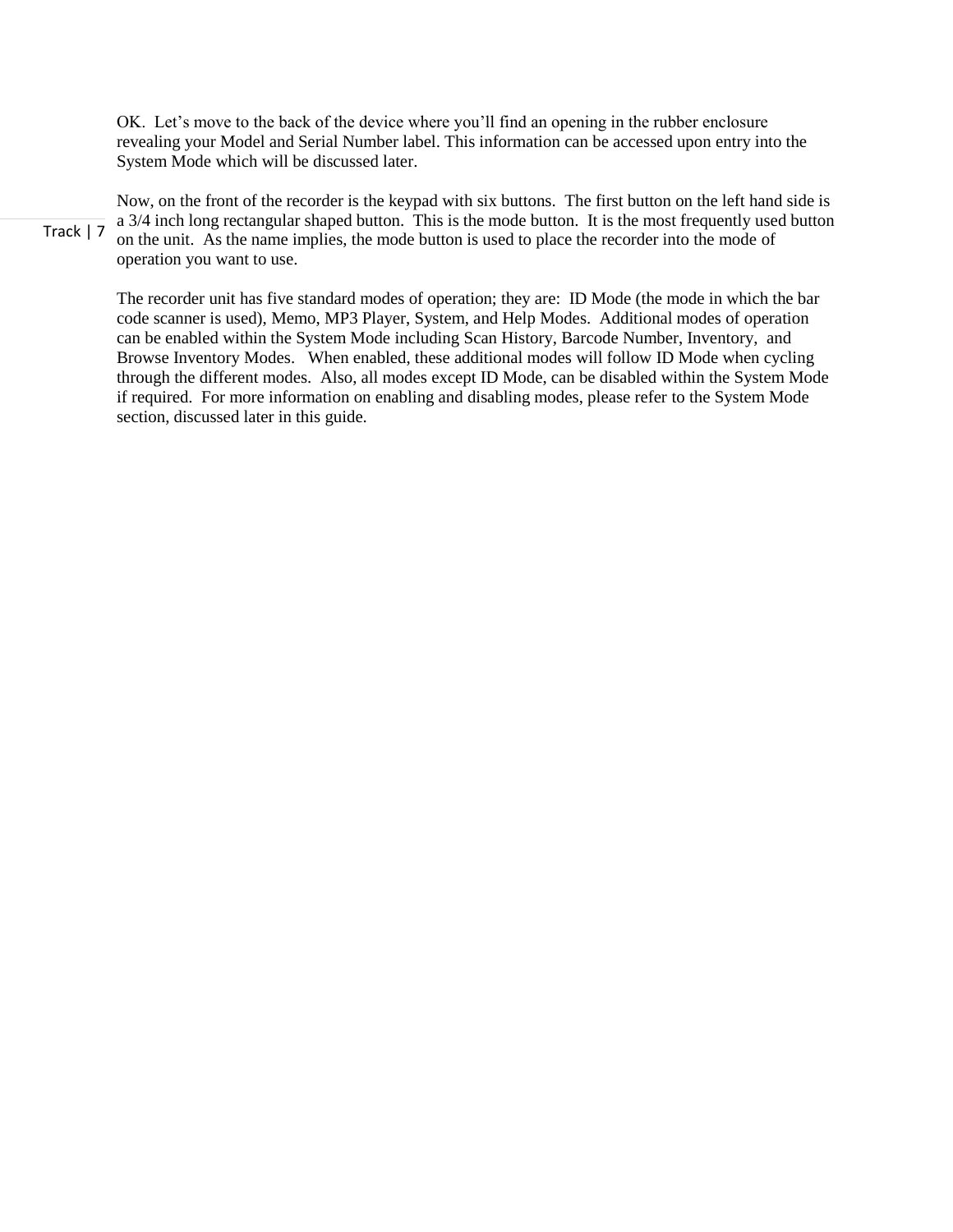Let's Practice With the Mode Button:

Go ahead and press the rectangular mode button a few times as practice.

Track | 8 Notice that each time you press the mode button, you advance to the next mode of operation, and the recorder announces the name, of that new mode. Once you press the mode button, and move out of any particular mode, the only way to get back to that mode is to cycle through the remaining modes.

Sliding your fingers to the right approximately 1/4 inch you will notice two triangular and one oval shaped buttons. The top triangular (up arrow) button, is PREVIOUS and the bottom triangular (down arrow) button, is NEXT. The oval, is both the SELECT, and the PLAY, PAUSE, button.

Sliding further to the right you will find the two remaining buttons. The top, round button is the record button. This button must be pressed continuously while you are recording a message. The small, square button on the bottom is the erase button. As the name implies, this button is used to delete items from memory.

Directly above the keypad, you will find the new, 5 megapixel camera. The camera is currently unavailable for use, and is reserved for future applications.

Directly above the camera lens, is the camera flash. The flash automatically operates when low light conditions are detected by the light sensor lens which is located to the left of the flash.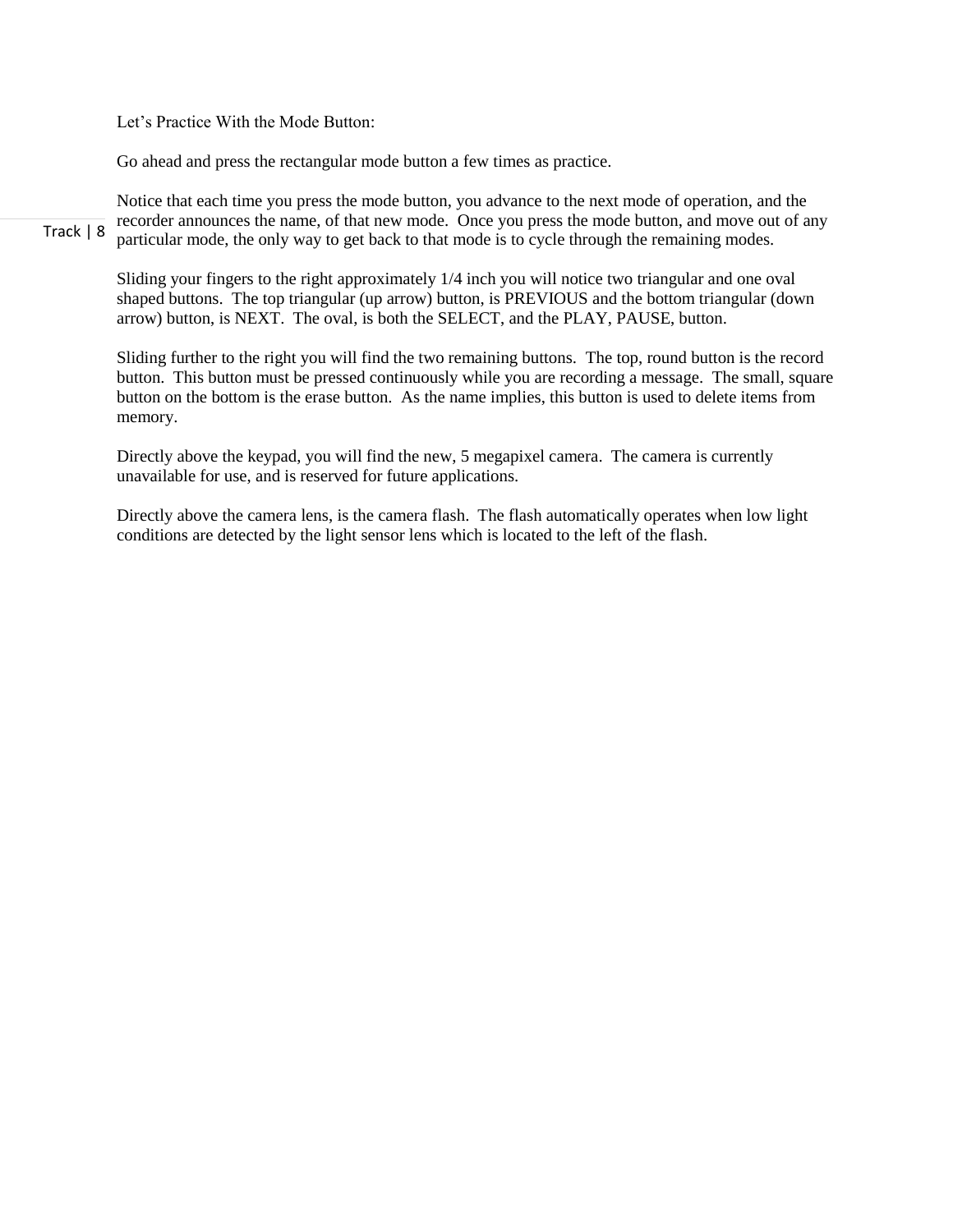Using the Product:

The lanyard, or neck strap, attached to the device is a convenient way to carry and use your new i.d. mate Quest. The parachute buckle has been added to the lanyard as a quick way to remove it when not in use.

### Track | 9 With the device out of the case, place your head through the lanyard, positioning the padded area on the strap to the back of your neck. Allow the device to hang down with the push buttons facing away from your body. Adjust the length of the lanyard straps to your personal comfort by using the adjustable clips found on both sides of the neck pad.

We will now look at the different ways to hold your i.d. mate Quest. Each has different benefits. The first way is to place your thumb in between the ridges on the side, and wrap your fingers around the back, to the other side, positioning them between the ridges.

The second way is to place your last 3 fingers in between the ridges on the front of the unit, and your thumb on the back. This allows your index finger to manipulate the buttons on the keypad.

A third option is to hold the unit with your thumb on the top of the keypad, and your fingers wrapped around to the back of the unit. This way, you can use your thumb to operate the buttons, and if you are familiar, you might think of it as you would a flashlight, with the scanner in the same position as the light would be.

Do you still have questions about how to best hold your Quest? We encourage you to take some time to explore the device to find a position that works and feels best for you.

Now, to help you understand the scanning process, let's go through a couple of scan exercises. Locate the Warranty Card included in this package. On one side of this card is a barcode label.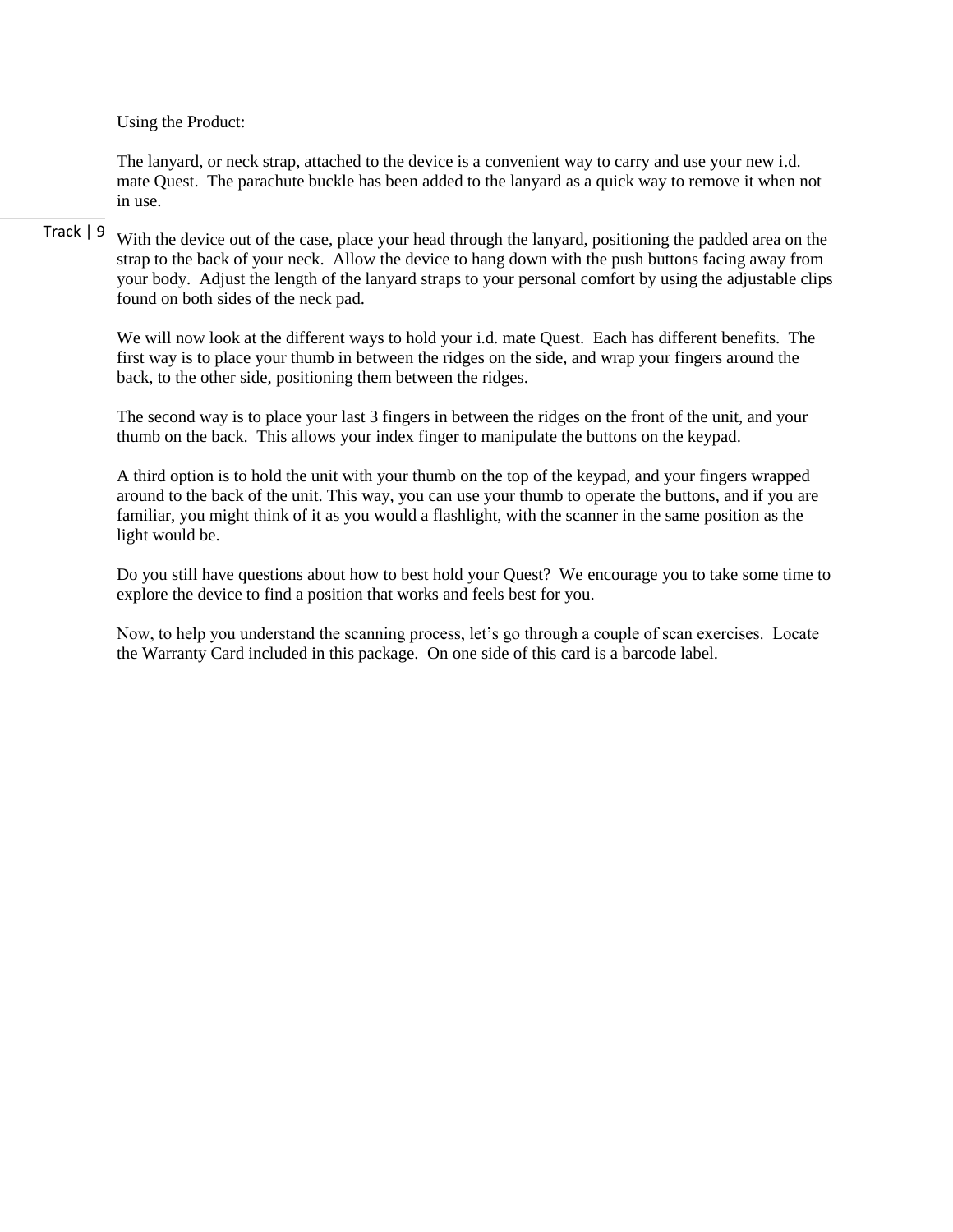Let's Practice Scanning:

Let's scan the label on the Warranty Registration Card, and listen to the associated message. Find the Warranty Card. Most likely the recorder has been on, but is sleeping. So, press the mode button to wake it up and ensure that you are in "ID Mode". You will hear a single beep notifying you that the scanner is on. Now, holding the scanner in one hand, and the Warranty Card in the other, simply move the scan window over the card until you hear the scanner beep. Remember, you will need to systematically scan the card until you get a read. You may have to turn the card over to scan the other side.

After scanning the card, you should have heard a short text message about your Warranty Card. Using your i.d. mate Quest does take a little practice, but once you get the hang of it, you will have no problem. We recommend that you touch the product to the scanner window, and then pull straight back. You can then sweep the scanner up and down, while slowly rotating the product. Remember, the further away the scanner window is from the product, the larger the area you are covering with your scan pattern.

Here's a tip - In general, you'll find that bar code labels are typically on the lower half of products and are often near a label seam. With boxes, labels are typically on the bottom. Remember, the reason a bar code label has been placed on a product is that retail stores use them for customer check out. Therefore, the manufacturer has printed barcode labels in the most effective locations.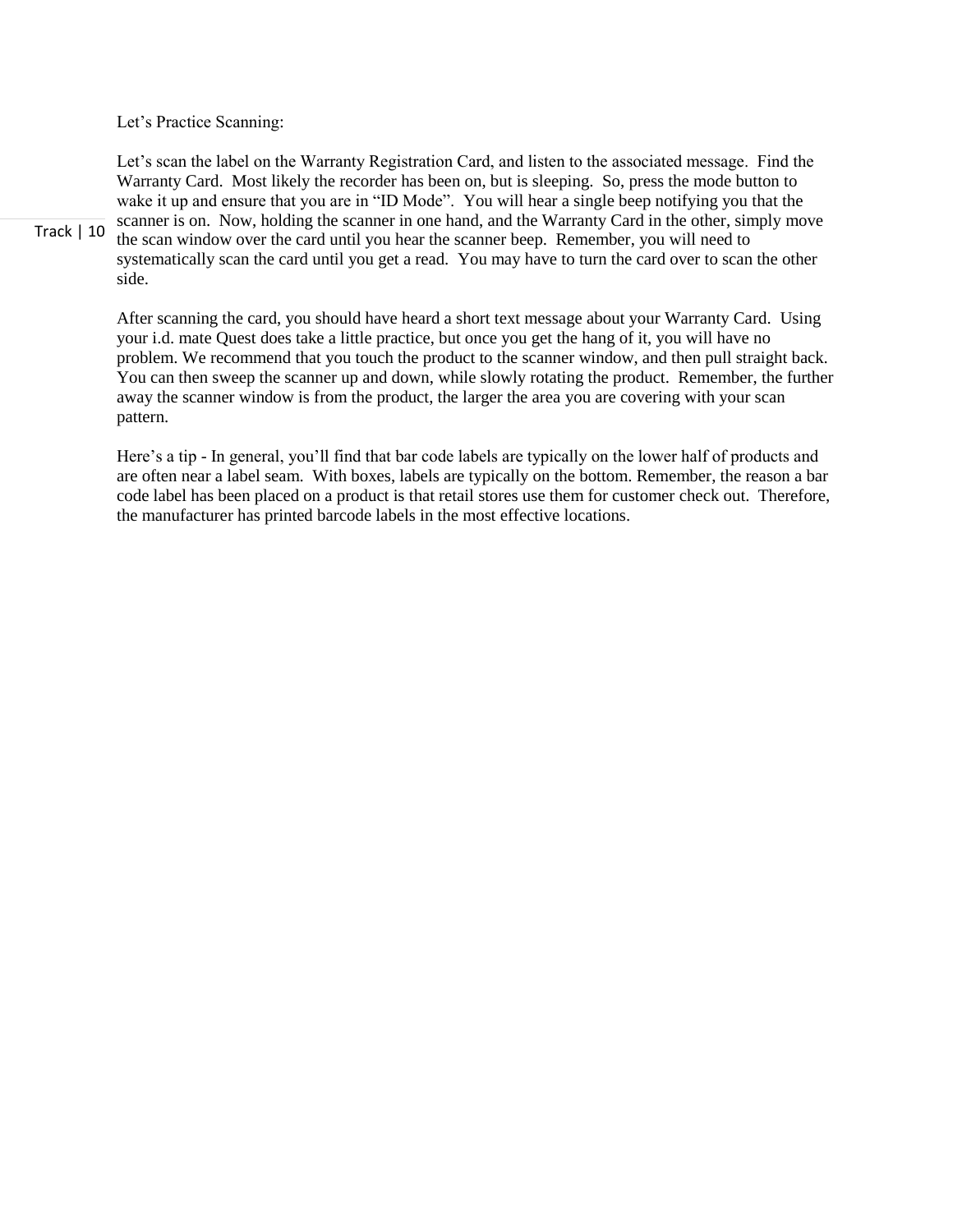Let's Practice Recording After a Scan:

We'll now scan the Warranty Card, and record your own message.

Track | 11 This exercise is again with the Warranty Card bar code. But, this time you will add your own message in addition to the Warranty Card message you just heard. So, once again, scan the card barcode. Now find the round record button and press it once. When released, the recorder will instruct you to record a new message by pressing and holding the record button. In this example, record your name and phone number into the device. After you record the message, it will always be played back to you.

> If you scan the warranty card again, you will hear the Warranty Card message first, then your recorded name and phone number.

> Here's a tip - You can add any number of recorded messages associated with each barcode. Also, you can cycle through each of the messages associated with any bar code using the next and previous buttons. After cycling through the messages you will return back to the first message. Think of the memory card as a continuous string of messages, where you will select the previous or next record relative to the message being played.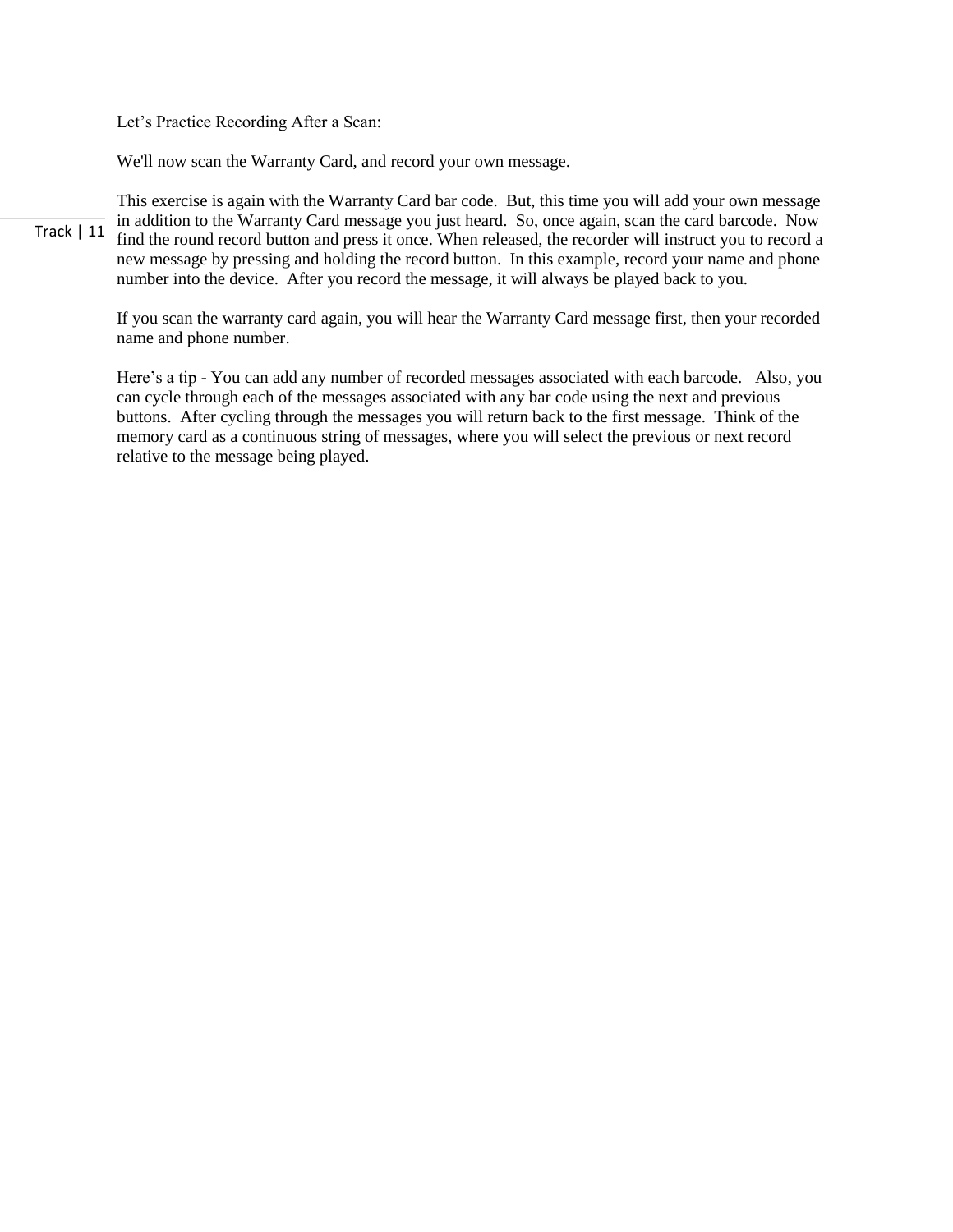Let's Practice Erasing a Recorded Message:

Track | 12 Now, let's erase the message you just added to your Warranty Card barcode. First you will need to scan the Warranty Card barcode again. While the recorded message is playing, locate and press the square erase button. Once you do this, you will be prompted to press the erase button again to confirm deletion. This is for your safety, so you can't erase a message by mistake. Wait for the prompt, "message erased". That's all there is to it.

> If you had difficulty with recording or erasing, was it because you had trouble finding the buttons? If so, make sure you take a few minutes to go back and review each of the buttons and their locations.

Here's a tip - If the record or erase button is pressed by mistake, simply press the mode button to cancel the operation.

Sometimes, you might scan an item that is not in the database. When this happens, you will hear "Item not found. To record, press and hold the record button." To add an item into memory, hold the record button down while speaking your description of the item. When you are done, release the button. The new description will be played back to you. When you scan this item again, your recorded description will be played. That's all there is to it! You can erase this item and its information at any time. Just follow the same procedure for erasing a recorded message.

Let's Practice With Memo Mode:

Add and delete a few memos in memo mode.

Press the Mode button until you hear "Memo Mode". This mode allows you to record variable length messages not associated with a barcode. Press the record button once and it will instruct you what to do. You can repeat this action to record multiple messages. Using the next and previous buttons, you can move forward and backward through the messages. During the play of any memo, you can press the mode button to abort playback of that memo or you can press the erase button to delete that message.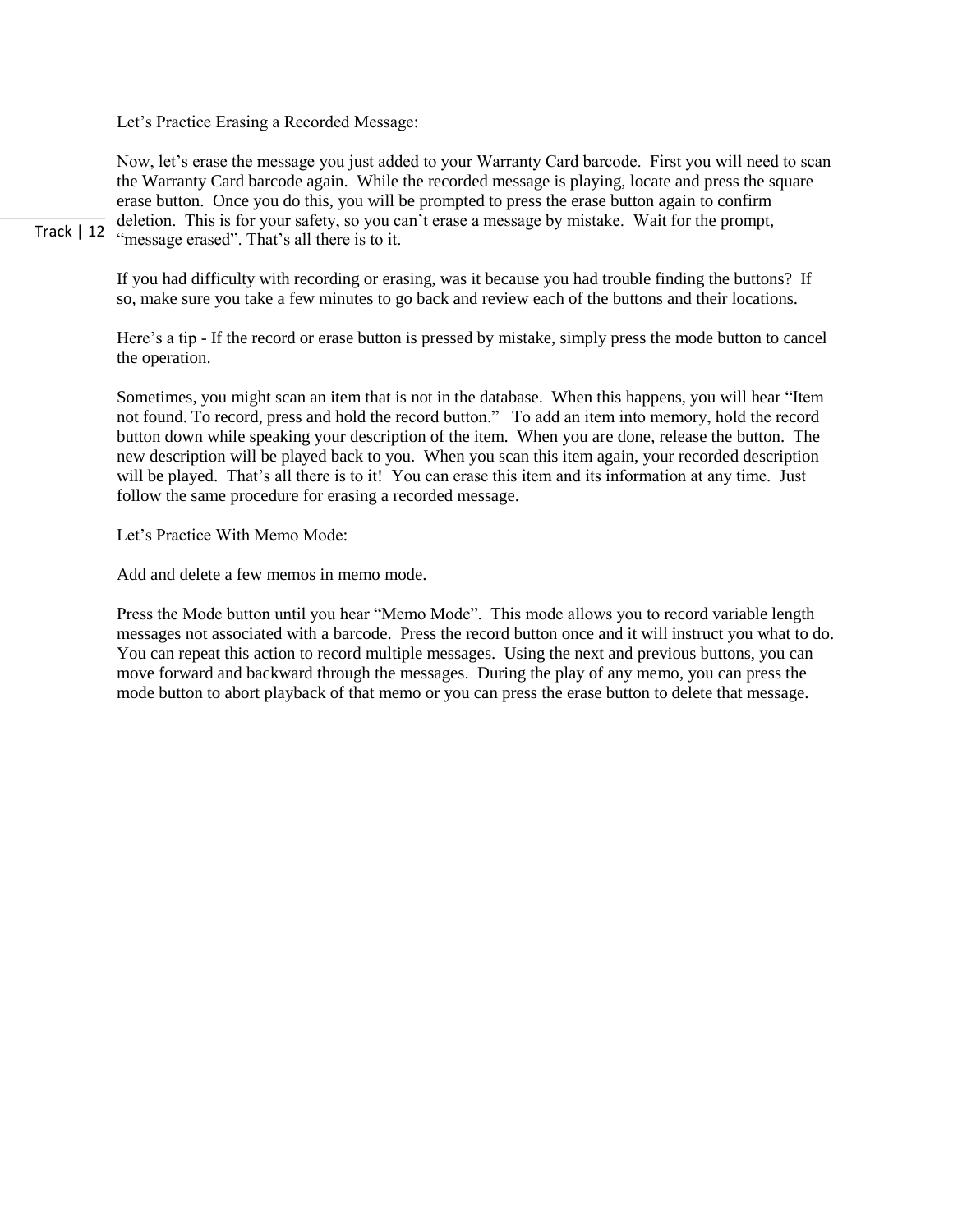System Mode:

System Mode allows you to adjust and activate several system functions. Press the mode button until you hear "System". You can then press the previous and next buttons to navigate through the different settings. Selections include:

Track | 13 System Battery Capacity - Your unit will announce the current charge as a percentage along with the current date and time.

> Wireless Settings - There are two wireless settings, Bluetooth settings and Wi-Fi settings. Bluetooth settings allow you to enable or disable a connection to a Bluetooth wireless headset. We recommend that you purchase the BlueAnt Q3, Bluetooth headset for reliability.

Wi-Fi settings, enables or disables a connection to a wireless network. After enabling Wi-Fi, and selecting a network to connect to, you will be prompted to input the passkey to connect. Press the next and previous buttons to locate each individual character then press the select button to save each character. Note: If you press, and hold, the next or previous button, you can skip from lower case to upper case, to numbers, and special characters.

After the last letter of your passkey is input, press the record button to save. The unit will then repeat the letters that you input for your verification. After verification, press the record button again to connect to your network.

Please note: Your passkey will be saved for that network and will automatically connect while you're in the network range. Also, you will need to disable Wi-Fi, and then re-enable it, in order to connect to a, different network.

If you don't have access to a personal wireless network at home, connect to free wireless networks at your local McDonald's (Select network, "Wayport Access") or at Starbucks (Select network, "Google Starbucks").

System Language - This allows you to select the language: American English, Australian English, British English, Canadian French, German, or Mexican Spanish.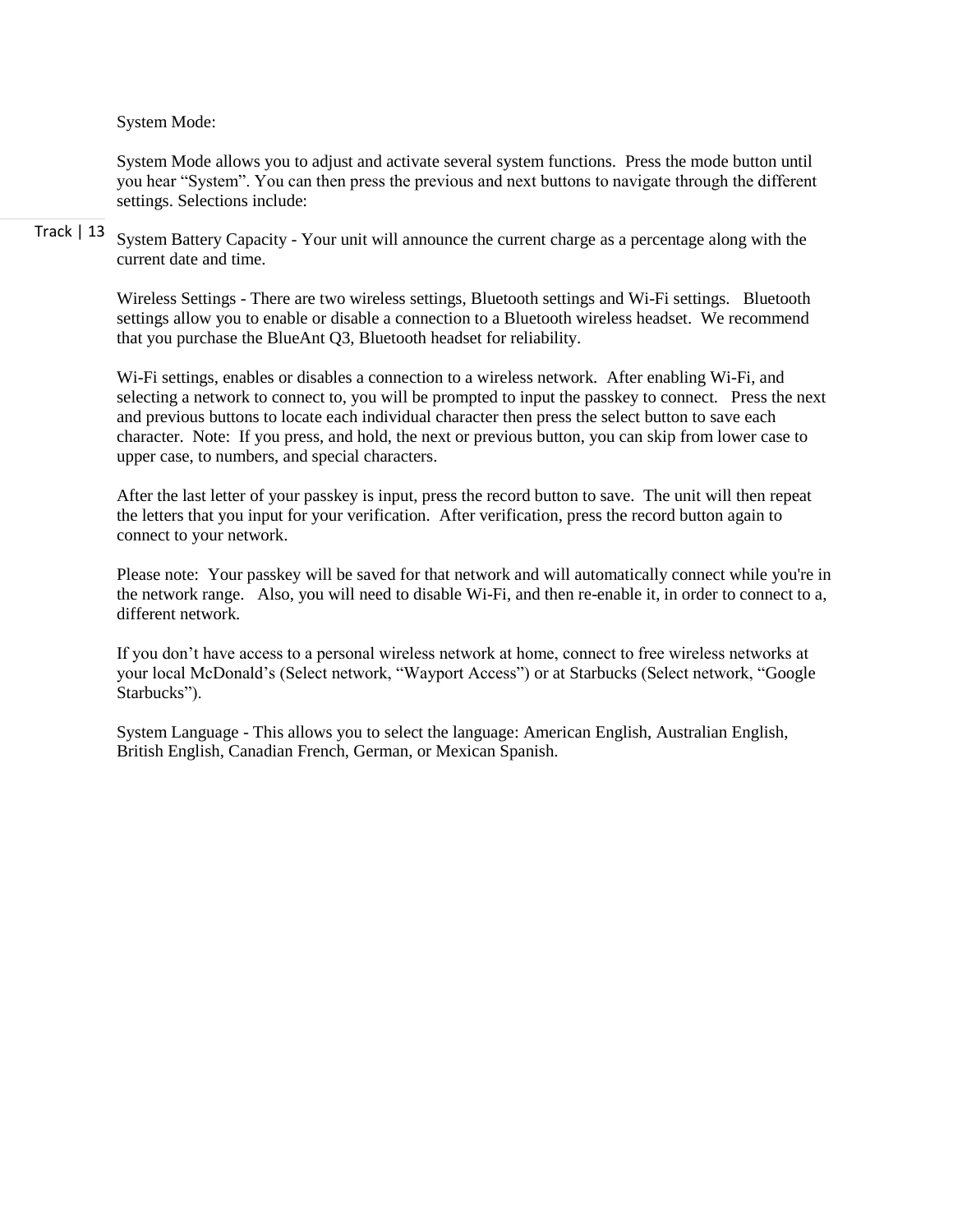Voice Speed - Press the select button, and then use the next and previous buttons to hear the different speed options. When you find the one you like, press the select button to save it.

ID Mode Playback Settings - You have two options for listening to the extended information for products, automatic or manual. You can choose to have all the information spoken automatically or you can choose to listen to each segment of information by manually progressing through each section. (When in manual mode, you will hear the word, "continued" indicating that more data for that item exists.) To change the reading mode, press the Select button, and then use the next and previous buttons to choose "automatic" or "manual". Press the Select button to save your choice.

Barcode Number - When enabled, a new Barcode Number, mode will appear as a new mode. This new mode, allows you to scan a barcode to hear the actual digits of that bar code number. In System / Barcode Number, press the select button and then the next or previous buttons to hear a number between 1 and 20 or "disabled". The number refers to the number of digits in the bar code you wish to have spoken. It will read the bar code from the beginning, speaking the individual digits up to the parameter you set. The typical setting is 20 digits, allowing you to hear the full bar code. Press the select button again to save your selection.

Inventory Mode - Press the select button, and then press the select button to either enable or disable Inventory Mode. When enabled, two additional modes of operation will be added: Inventory Mode and Browse Inventory. More details on this feature will be discussed later.

Scanner Timeout - This lets you select the number of seconds the unit can sit idle before going into sleep mode where, the scanner turns off. The factory setting is 45 seconds. To adjust this, first press the select button, and then use the next and previous buttons to increase or decrease the time allowed. When you reach the time you desire, press the select to save your choice.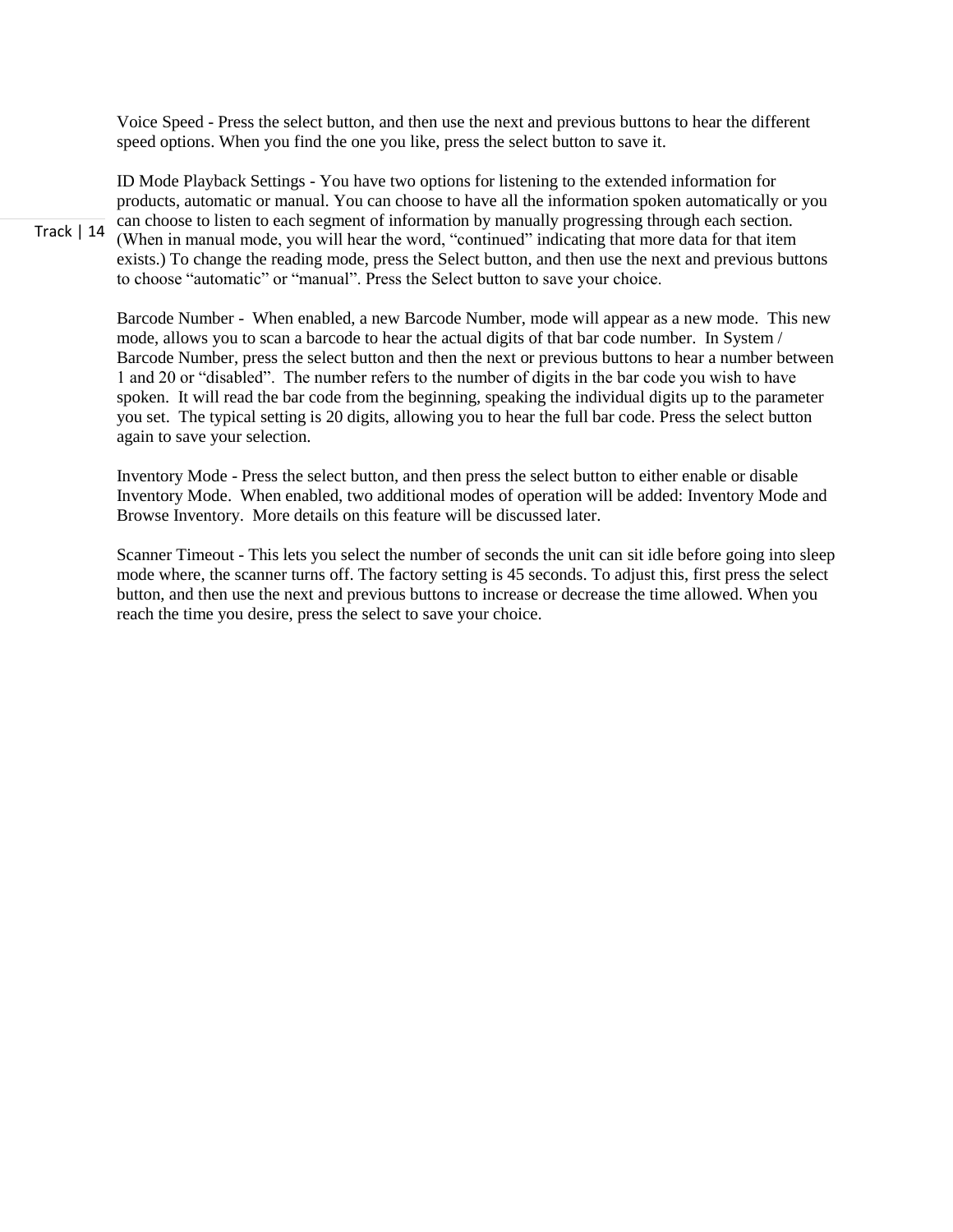Share Scanned Barcodes. Press the select button, to either enable or disable Share Scanned Barcodes. When enabled, scan a barcode in ID mode and make a recording. You will be prompted to "Press select button to upload file to En-Vision Server". These recordings will then be used to update information in the En-Vision database file.

Track | 15 Scan History. Press the select button, to either enable or disable Scan History mode. When enabled, you can browse through your last thirty items scanned. Press the Next or Previous Buttons and then press the Select button to hear additional barcode information.

> Memo Mode Settings – Press the next or previous button to either enable or disable this mode from appearing or choose how new voice recordings are saved in Memo Mode. Append will place newly recorded messages at the end of the string of files. Insert will place the newly recorded message after the last played message. To choose the recording mode, press the record button and then the next or previous buttons to choose append or insert, then press the select to save your choice.

MP3 Player Settings - Press the next or previous button to either enable or disable this mode from appearing or choose how your music library is played, in a random or sequential manner.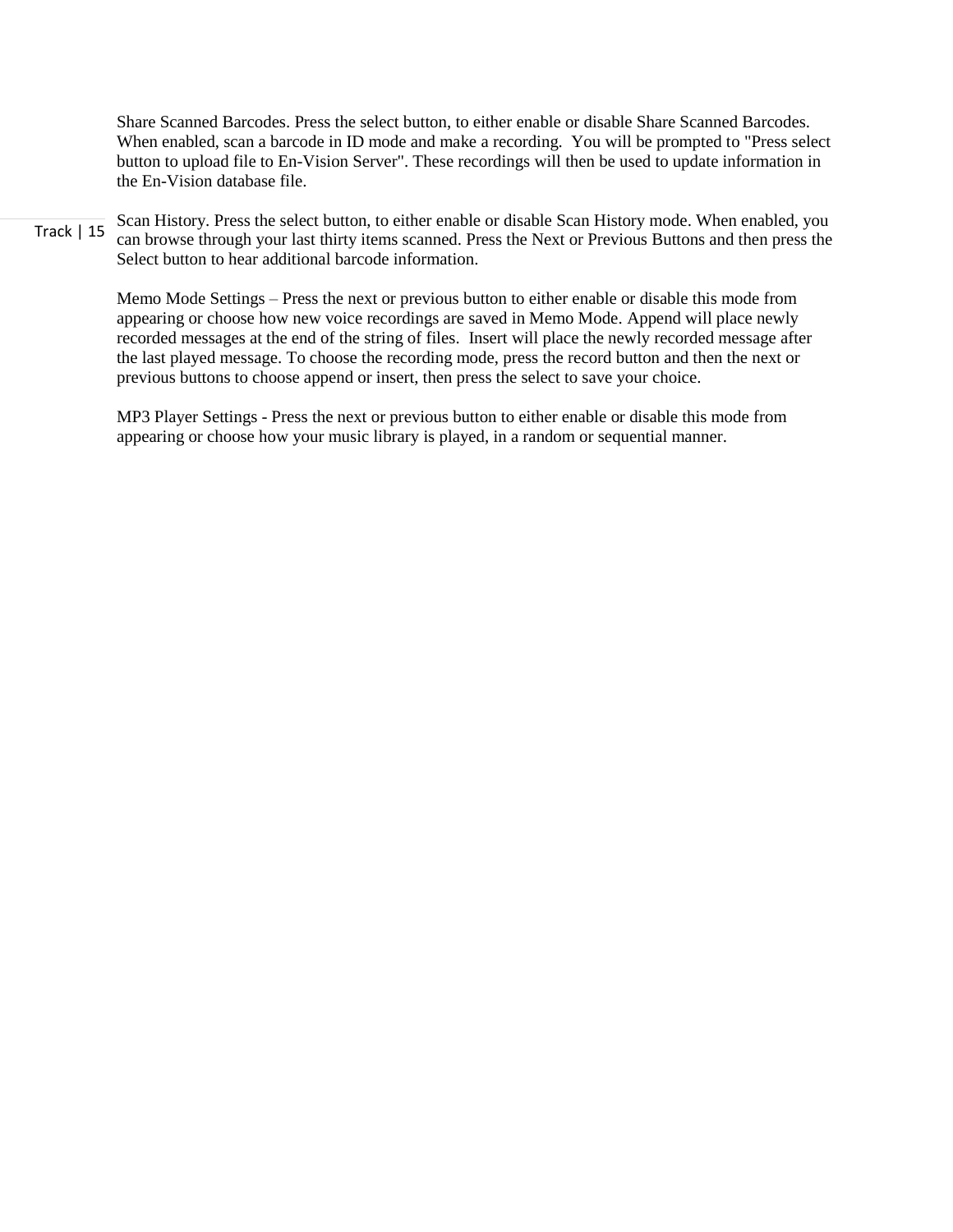Memory Card Properties - This tells you the total disc space, the total disc space used and total disc space remaining on your micro SD card (in megabytes or gigabytes), and allows you to safely disconnect your micro SD card.

Track | 16 Date and Time Settings – There are two ways to set the date and time: Manual or Automatic. If you are not connected to a wireless network, you would select the manual input method. Follow the prompts to manually input the current month, year, hours and minutes. If you are connected to a wireless network, select automatic, which sets the date and time automatically by connecting to a time server via the internet. Follow the prompts to select your Continent or Ocean, followed by selecting your country, followed by your country's region.

> Barcode Database Version - This simply tells you which database version you currently have in your unit.

Barcode Database Update - When you are connected to a Wi-Fi network, you are able to download a new UPC database wirelessly. It is recommended to plug your power adapter into an AC wall outlet before downloading. Depending on your connection speed, this could take up to one hour to complete. When prompted, select the country specific database. Choices include: United States, United Kingdom, Australia, German, or Spanish. Currently, database updates will be available every six months.

Remember: If you don't have access to a personal wireless network at home, connect to free wireless networks at your local McDonald's (Select network, "Wayport Access") or at Starbucks (Select network, "Google Starbucks").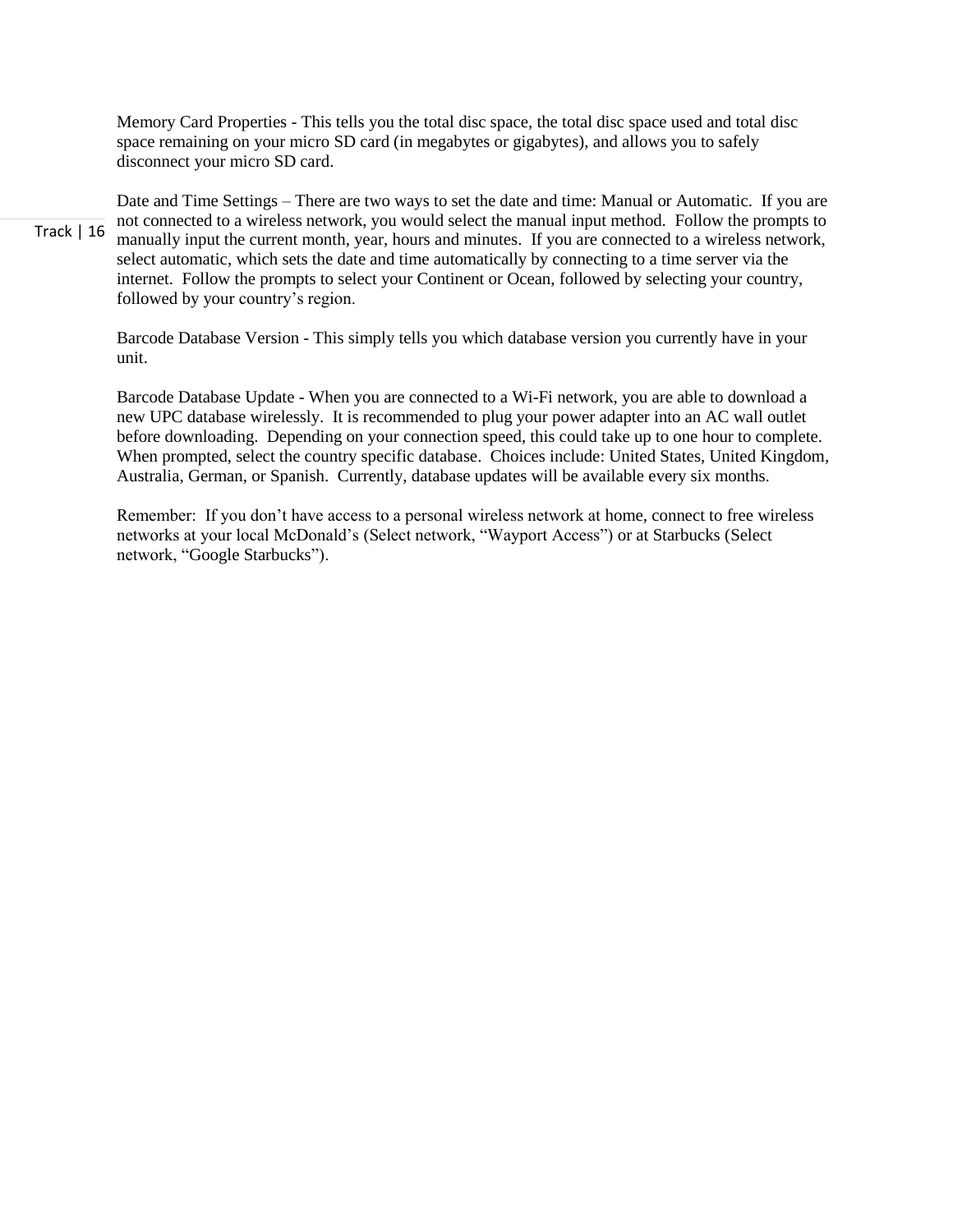Software Version; Dictionary Version; Serial number; and, IP Address - Your unit will announce the current software and dictionary versions including your unit's serial number. In addition, if your unit is currently connected to a Wi-Fi network, your IP address will be announced.

Track | 17 Software Update - When you are connected to a Wi-Fi network, you are able to update your Firmware, Dictionary, Sounds, and Database wirelessly. It is recommended to plug your power adapter into an AC wall outlet before performing the software update.

> Remember: If you don't have access to a personal wireless network at home, connect to free wireless networks at your local McDonald's (Select network "Wayport Access") or at Starbucks (Select network, "Google Starbucks").

> Upload Log Files - If you ever experience technical difficulties with your unit, the stored log files can be uploaded to En-Vision America for diagnosis.

> Factory Reset Settings Mode - You always have the option of restoring the settings in System Mode back to their original points. To do this, press the select button. You will be prompted to press the select button again to confirm resetting to factory defaults. Note: This will also disable any Blue-tooth and Wi-Fi settings.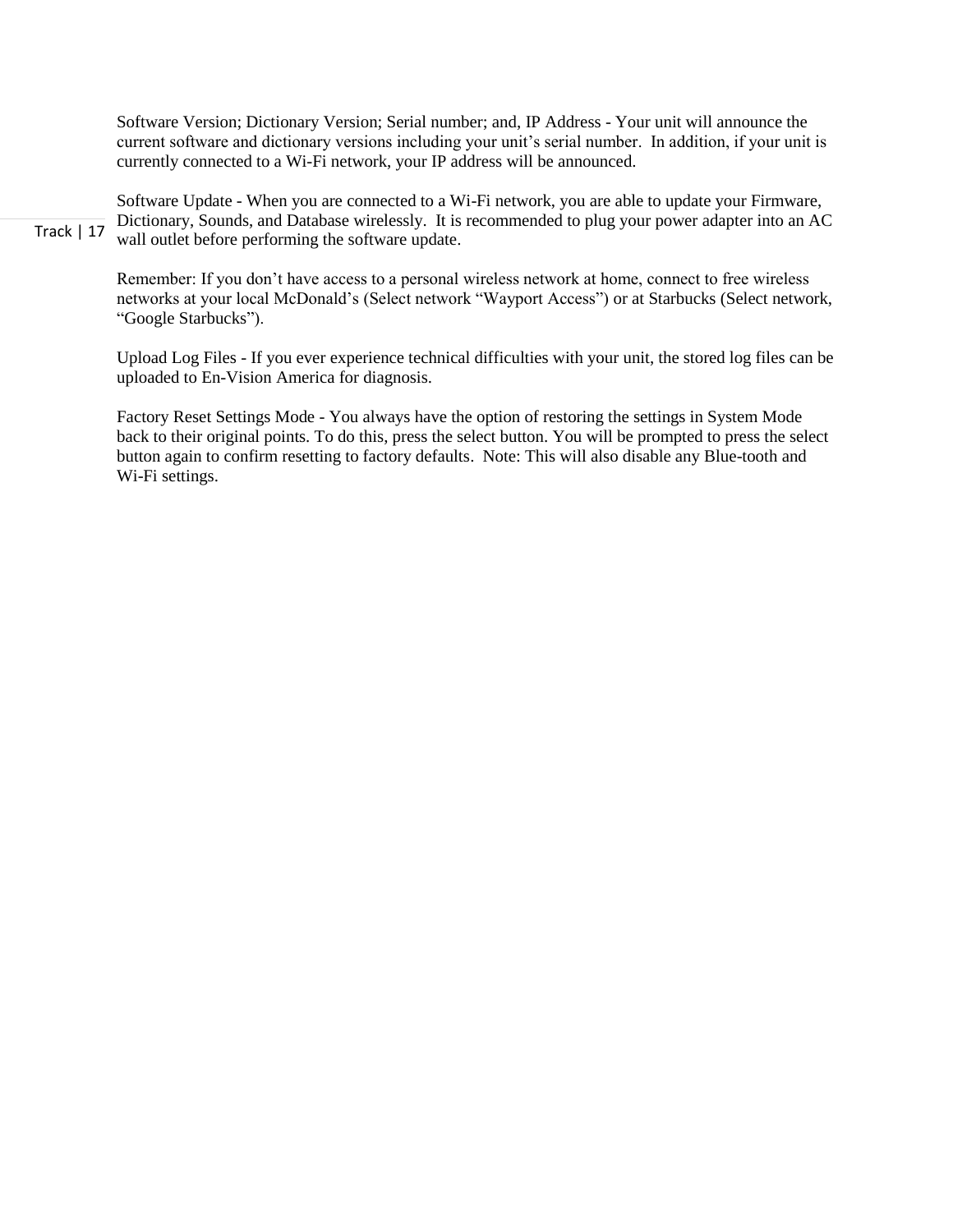Help Mode.

Track | 18 Finally, is the Help Mode. Press the next or previous button to either enable or disable this mode from appearing. In this mode, you'll find help topics that are shortened versions of the information found here in the user's guide. The topics include introduction, controls, modes of operation, ID Mode, Memo Mode, System Mode, Inventory and Browse Inventory modes, the battery pack, warnings, precautions and service information.

Pressing the next and previous buttons allow you to move through the basic help topics until you get to the area you want to listen to. If you want to pause or resume the playback, press the Select button. Pressing the Mode button will abort the help file play and exit the Help Mode.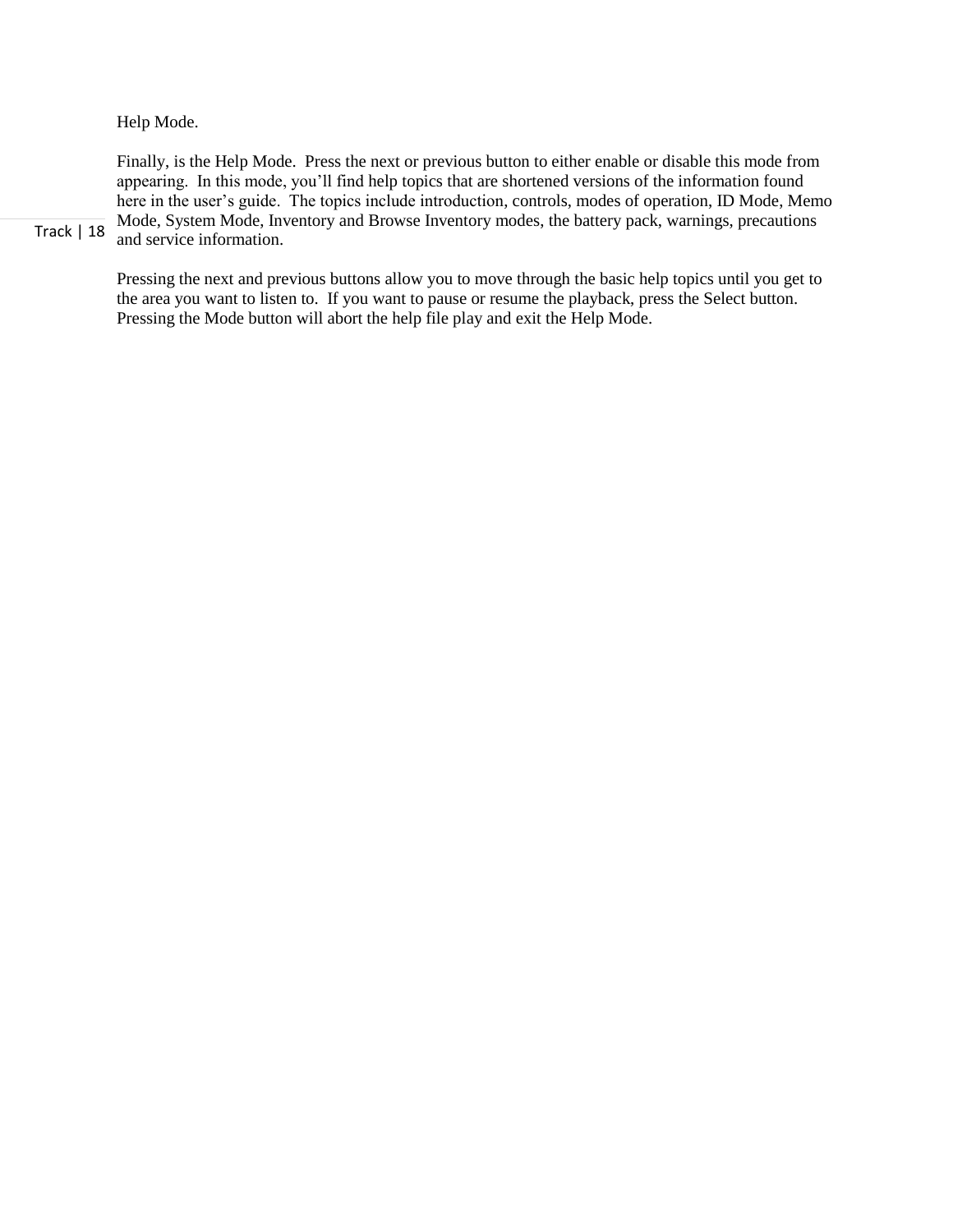Other Features of i.d. mate Quest:

Spell-It Function

Track | 19 Whenever you hear a word in ID Mode or Help Mode, that you either don't understand, or you would like to spell out, use the Spell It function. You can access the Spell It function, whenever a text message is being played. Press the Select button to pause playback, at, or near the word you want spelled. Using the Next and Previous buttons, you can sequentially move through the text, word by word. When you hear the word you want spelled, simultaneously press the Next and Previous Buttons, to hear that word spelled out. To exit the Spell It function, you can press the Select button again to, un pause the playback.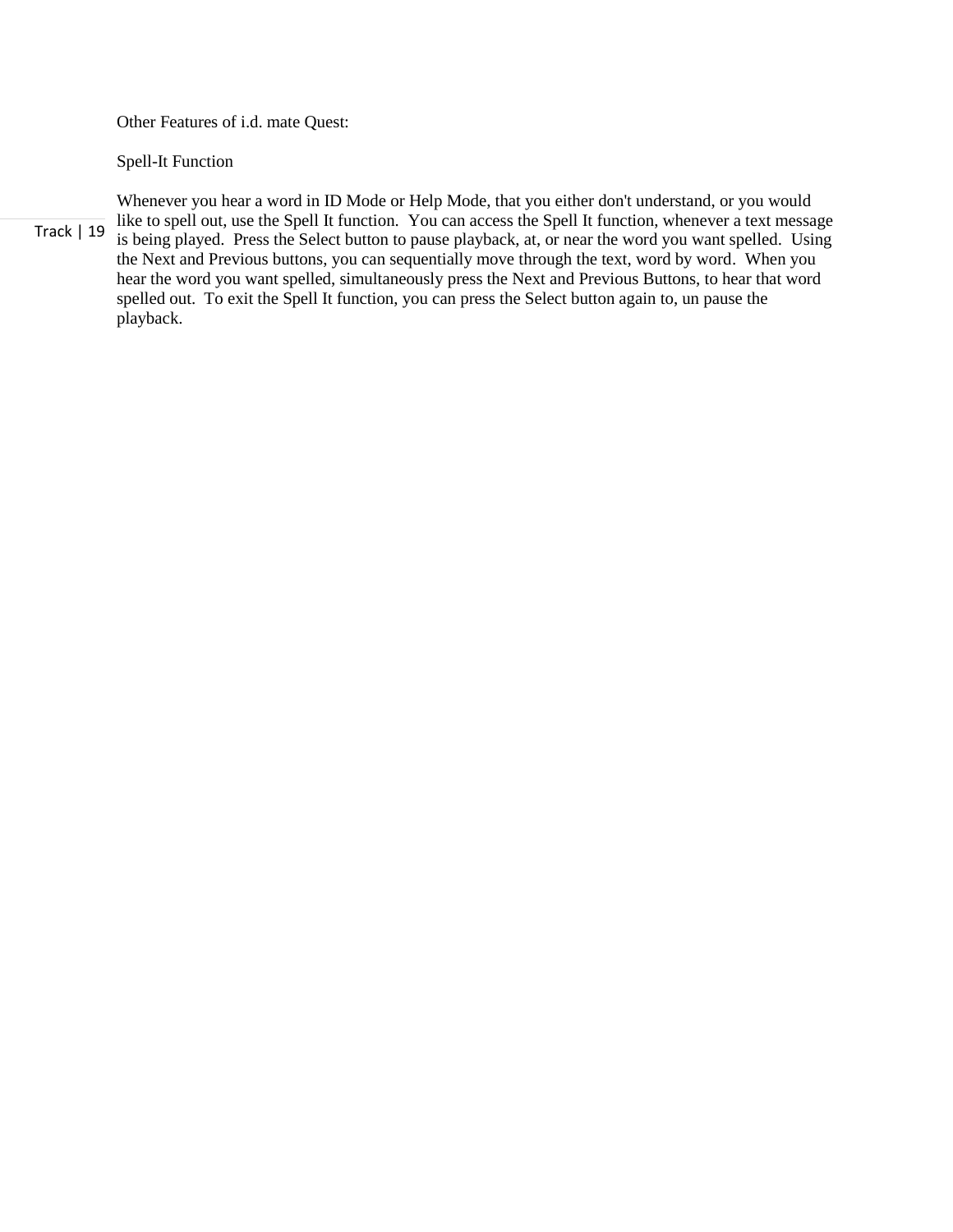Inventory Mode:

Inventory Mode is a function that allows you to record counts of items and then upload the data for use with other programs. It was developed to aid those working in the vending, B.E.P., and warehouse fields to aid in keeping track of stock and supply needs at different locations.

Track | 20 Inventory Mode must first be enabled in the System settings. To use Inventory Mode, scan an item, press the Select button and then use the next and previous buttons to choose the quantity of the item. When you reach the correct number, press the Select button again to save the quantity. You will hear "Item added to inventory", verifying the saved data. Repeat this for as many items as you need to tally. If you scan an item that has already been recorded, it will announce the number already recorded. You can then use the previous and next buttons to add or subtract to that number. Press the Select button when you are done to save the new count. To change a quantity rapidly, press and hold the next or previous button. The device will change the count by 1's for the first set of ten, then will change by 10's, 100's, up to a maximum count of 500. **Please Note: If multiple inventory files are present on your card, you will be prompted to select which Inventory file you want to work on, upon entry into Inventory Mode.**

Browse Inventory:

You can use the next and previous buttons to listen to the different items saved and their current count. To change a quantity, press the Select button, and then use the next and previous buttons to modify the number. Press the Select button to save the new number. Listen for the item description and count, confirming the change. To erase an item from Inventory, simply press the erase button. **Please Note: If multiple inventory files are present on your card, you will be prompted to select which Inventory file you want to work on, upon entry into Browse Inventory Mode.**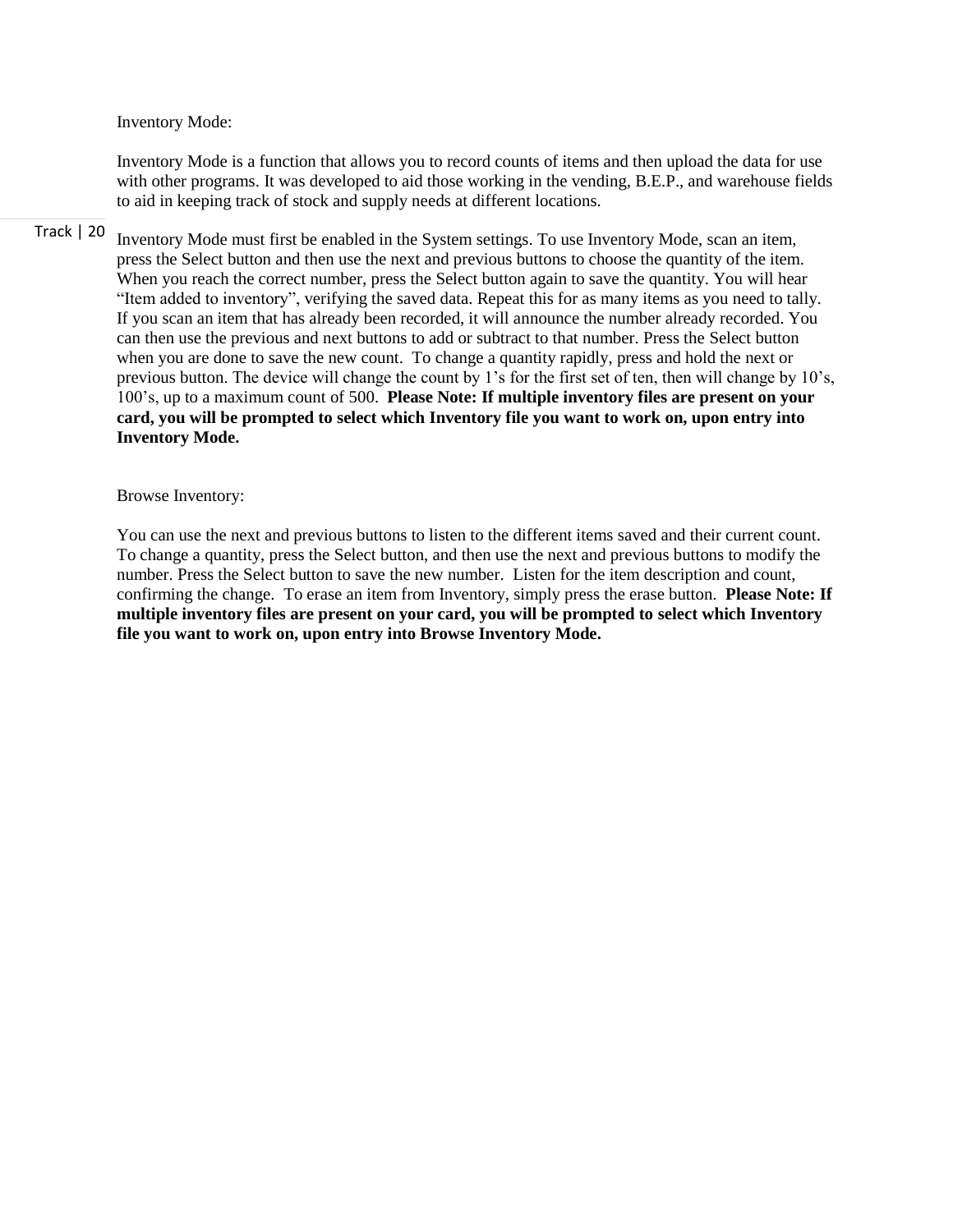The Battery:

This product contains a rechargeable Lithium-Ion battery. If the internal battery power is low, i.d. mate Quest will warn you with the audible prompt, "Batteries low, recharge now". When you hear this prompt, you should immediately plug the AC/DC adapter into the power jack of the device and then into a standard AC wall outlet. The optional USB cable can also be used to charge your batteries. Plug the USB A end of the cable to your computer and the mini USB end to the mini USB jack on the quest.

Track | 21

Please note: if you happen to miss the message "Batteries low, recharge now", the batteries will become completely discharged and the unit will turn off. You must recharge at this point. Since the battery pack has been incorporated into your i.d. mate Quest, it can only be replaced by En-Vision America. Depending on the age of your battery, you should expect approximately 3 to 4 hours of battery life.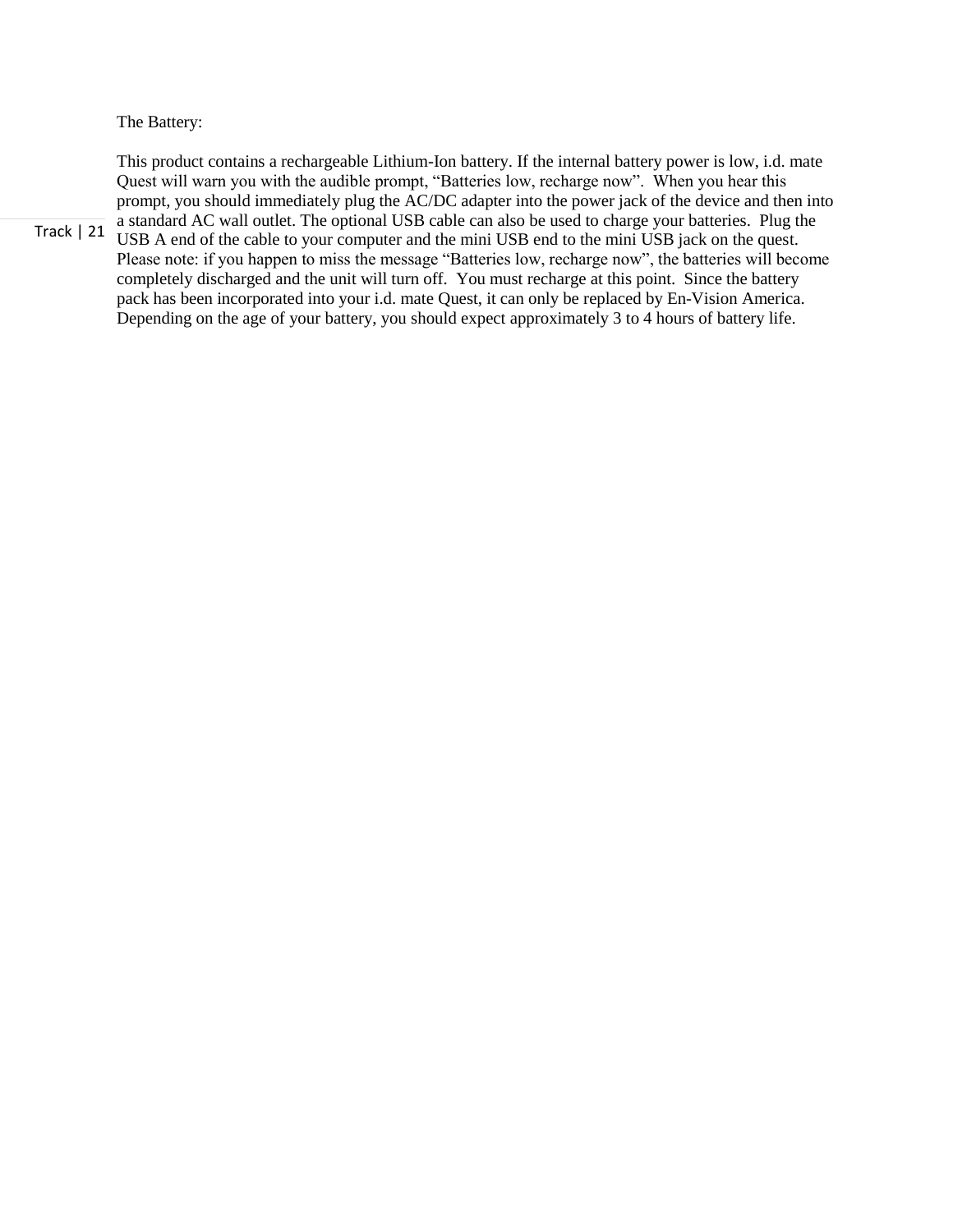Battery Warning:

The AC/DC adapter enclosed with your unit is unique to this product. Users who are upgrading from i.d. mate, i.d. mate 2, or i.d. mate Omni or Summit, will need to discard their original i.d. mate charging adapter. We have placed one tactile bump on the back of the plug-in adapter of the i.d. mate Quest. In addition, a barcode label has been placed on the adapter and can be scanned for easy identification. Only use the new charging adapter with the i.d. mate Quest. Unfortunately, your warranty will not cover damage to the product when used with the wrong adapter. Never charge your unit unattended. Always monitor the charging process to assure your battery is charged properly. Always charge your battery in an isolated and safe area away from any flammable or combustible materials.

The battery must be charged first before using, and the maximum battery life will not be reached until it has gone through the discharge, recharge cycle a few times. Depending on the state of your battery, charging can take between two and three hours. It is always good practice with Lithium Polymer batteries, to recharge the batteries if stored for more than a month. You can still run i.d. mate Quest while charging the battery. The operation is the same as when running from the battery.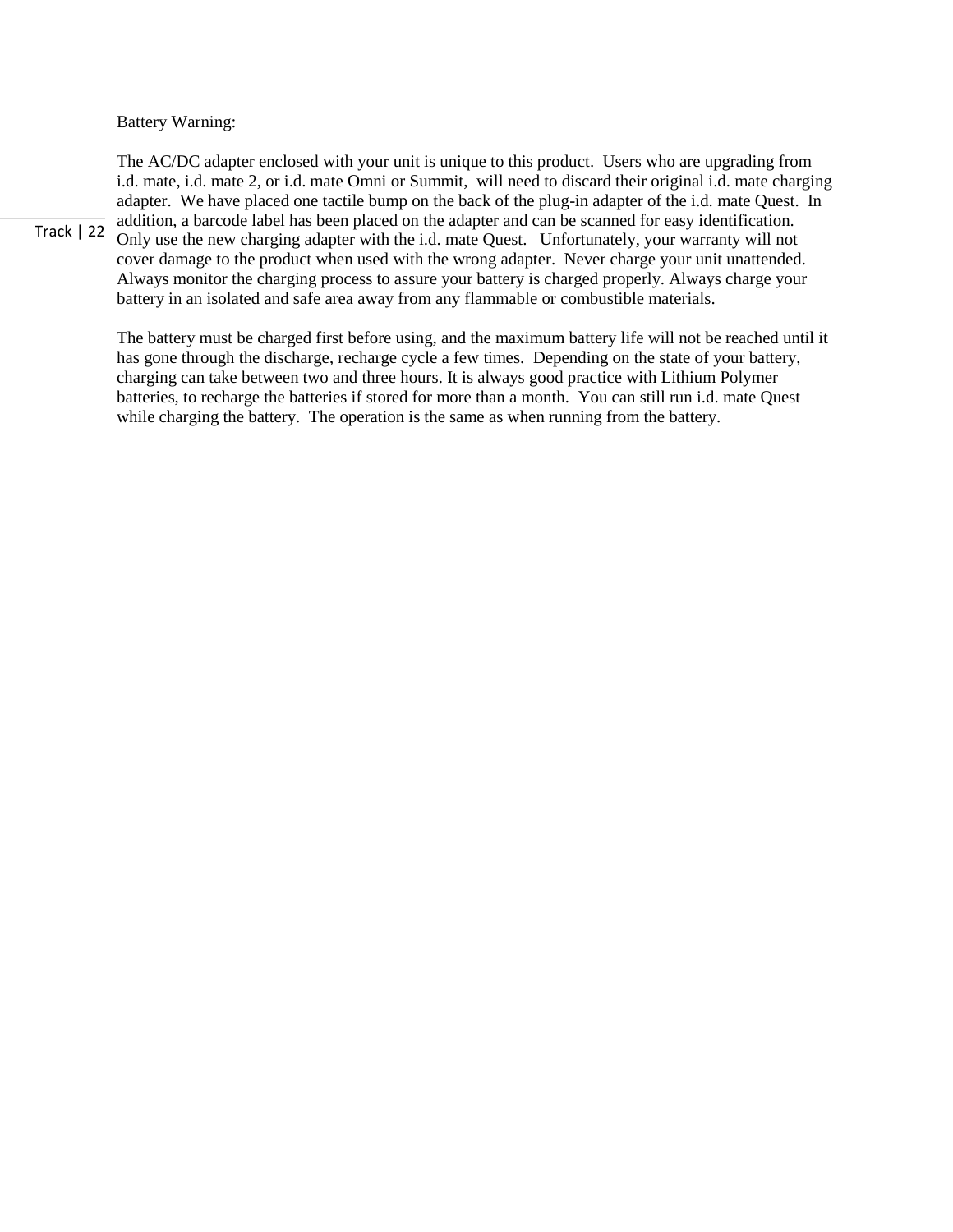The Product Database:

En-Vision America is constantly increasing both the number of products in the database as well as the breadth of information associated with each product.

Track | 23 The memory card you received has been programmed with the most current database available. The database is updated at least every six months but will need to be downloaded to your system each time. When connected to Wi-Fi, check periodically to see if a download is available. If you have a Wi-Fi connection, go to System, Database Update and follow the prompts to update your unit's barcode database. If you don't have access to a personal wireless network at home, connect to free wireless networks at your local McDonald's (select network, "Wayport Access") or Starbucks, (select network, "Google Starbucks").

## Extended Data:

Many of the items in the database have more information than just the name of the product. When extended information exists, you will hear the word "Continued". This means that there is more information waiting to be played; however, this information will not be played automatically (unless changed in the System Mode). To hear the additional information, simply press the next button. When you do this, the additional information will play. This can include nutritional information, cooking instructions, package size, song titles (in the case of a music CD), or any other information that is included with that particular product. You may need to press the next button more than once to access all the additional information.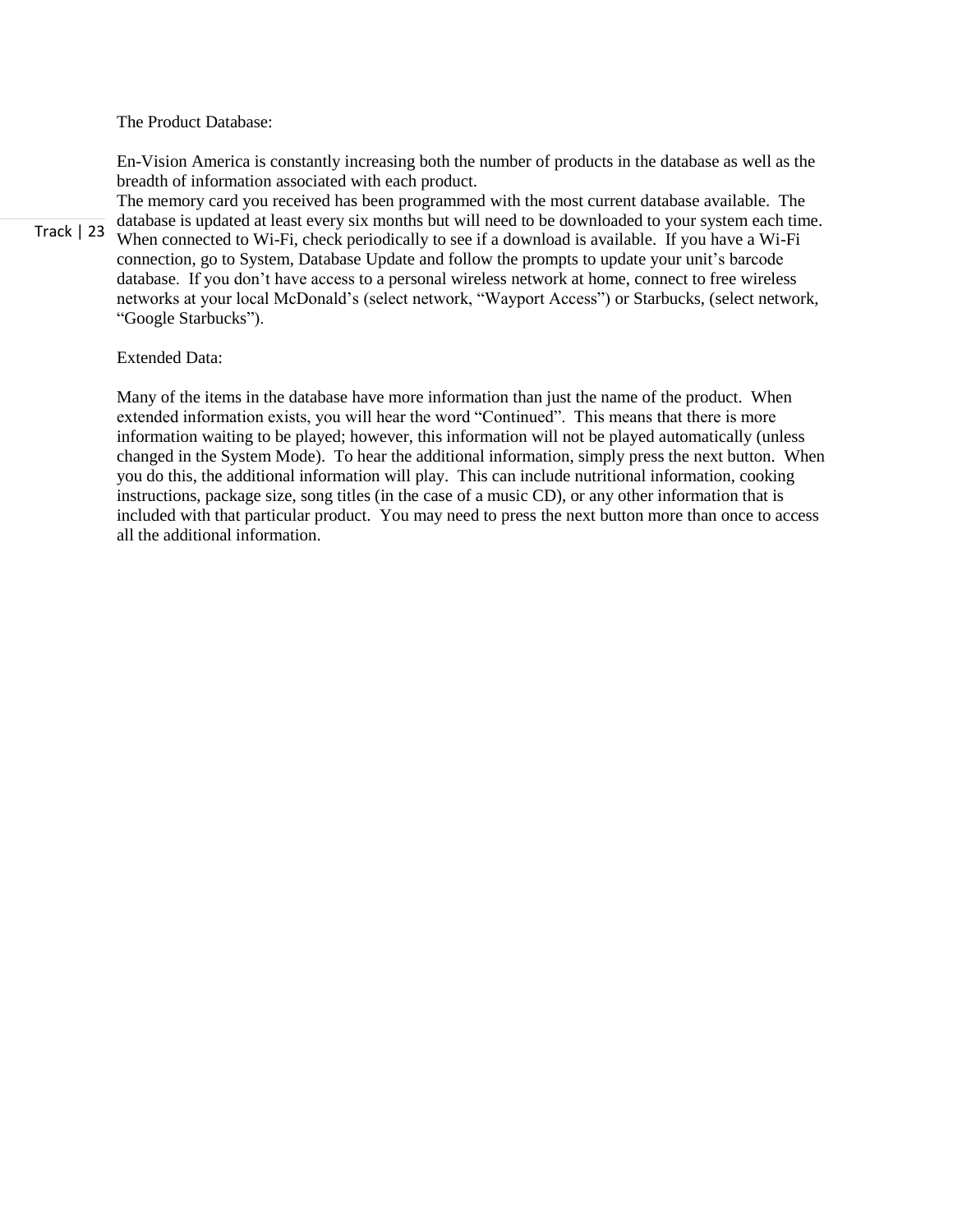Pre-Printed Bar Code Labels:

We have now closed on the subject of hardware, and need to give you some brief comments on the preprinted bar code labels you ordered. There are three types of pre-printed bar code labels available. They are used only if a product does not already contain a label:

Track | 24 Label Type 1: Adhesive Labels - Simply peel off the backing and press the label onto the item you want to identify. These labels can be affixed to almost anything. Some examples include manila file folders, cassettes, paper documents, pictures, boxes, jars, music albums, diskettes, bottles, etc.

> Label Type 2: Bar Code Tags - These have a rubber band attached to them. To use them, simply wrap the rubber band around the item. Note that these bar code tags are reusable and can be moved from one product to another. You can erase the old information and record a new description.

> These labels are usually attached to small items. For example, they might be used on medicine bottles, small bottles in the kitchen such as red food coloring, peppermint extract, herb bottles, spice bottles, and leftovers in the refrigerator, etc. They also work very well in the freezer.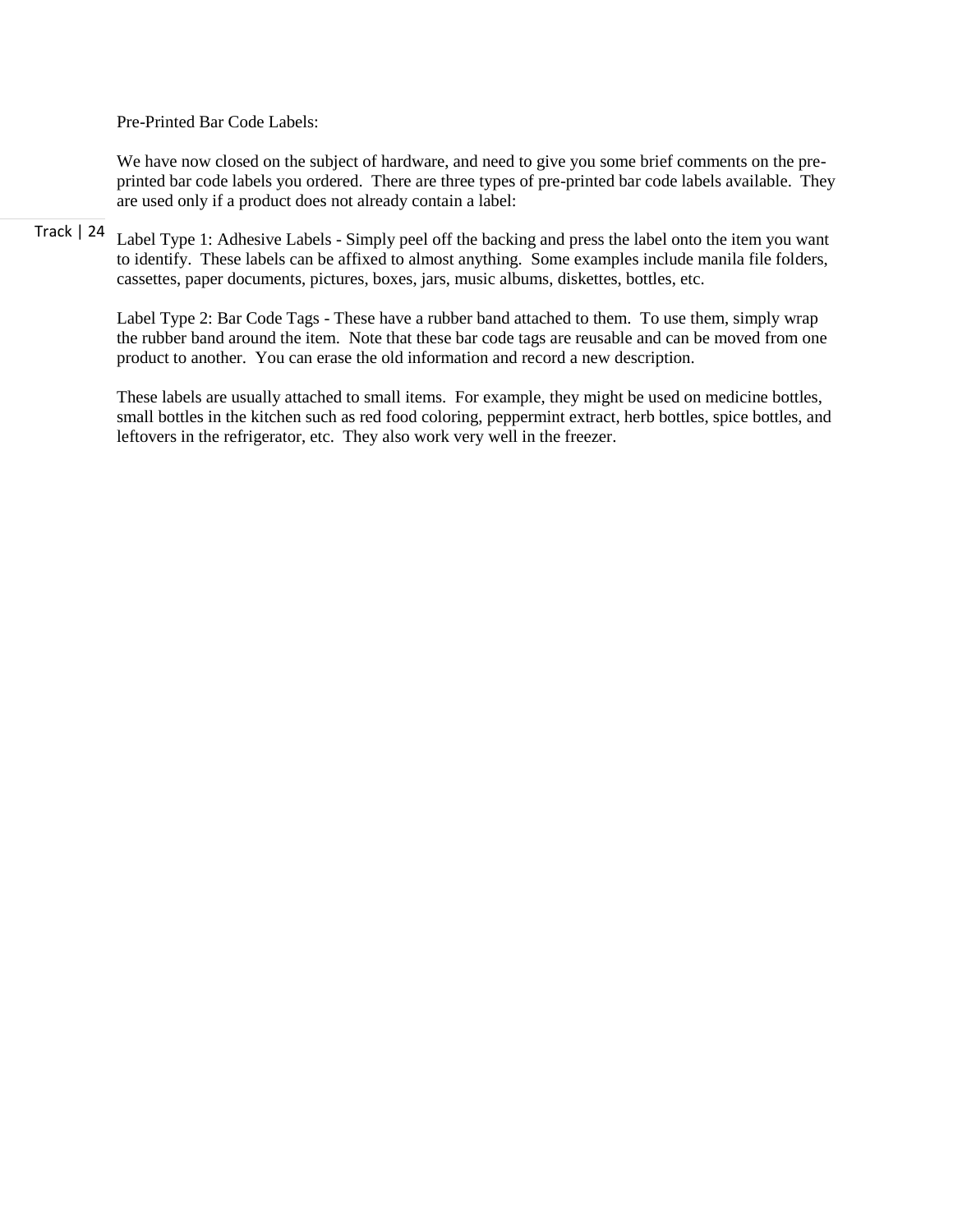Label Type 3 Iron-on Clothing Labels. These labels are about the size of a postage stamp and are supplied on a continuous strip. To use them, tare along the perforation and iron the barcode label onto the clothing item. We recommend you follow a consistent placement on garments. For example, on a shirt, blouse or dress, iron the tag onto the manufacturer's size tag on the inside of the collar. Our experience is that these labels can be washed over fifty times and still be accurately scanned.

# Track | 25

To apply, place label on garment. Then using an iron with the steam off and the highest heat setting the fabric will allow, press down hard staying on the label for five to ten seconds. If you find you are scorching the labels, use a damp dish towel between the iron and the label.

Some users describe the colors of the garment in their description, some indicate what this item is to be worn with, and many others indicate washing instructions.

For example: "Long-sleeve blue cotton shirt. Do not bleach. Wash on gentle cycle, and dry on low heat". After attaching any of the above labels, the process for recording the description associated with that label is the same as for recording a message or for entering an item not found in the database. You first scan the item, listening for the message "Item not found. To record, press and hold the record button". Then, hold down the round record button and speak the description. After release of the button, you should immediately hear a playback of the recorded message. When you hear the playback, you know it was recorded properly.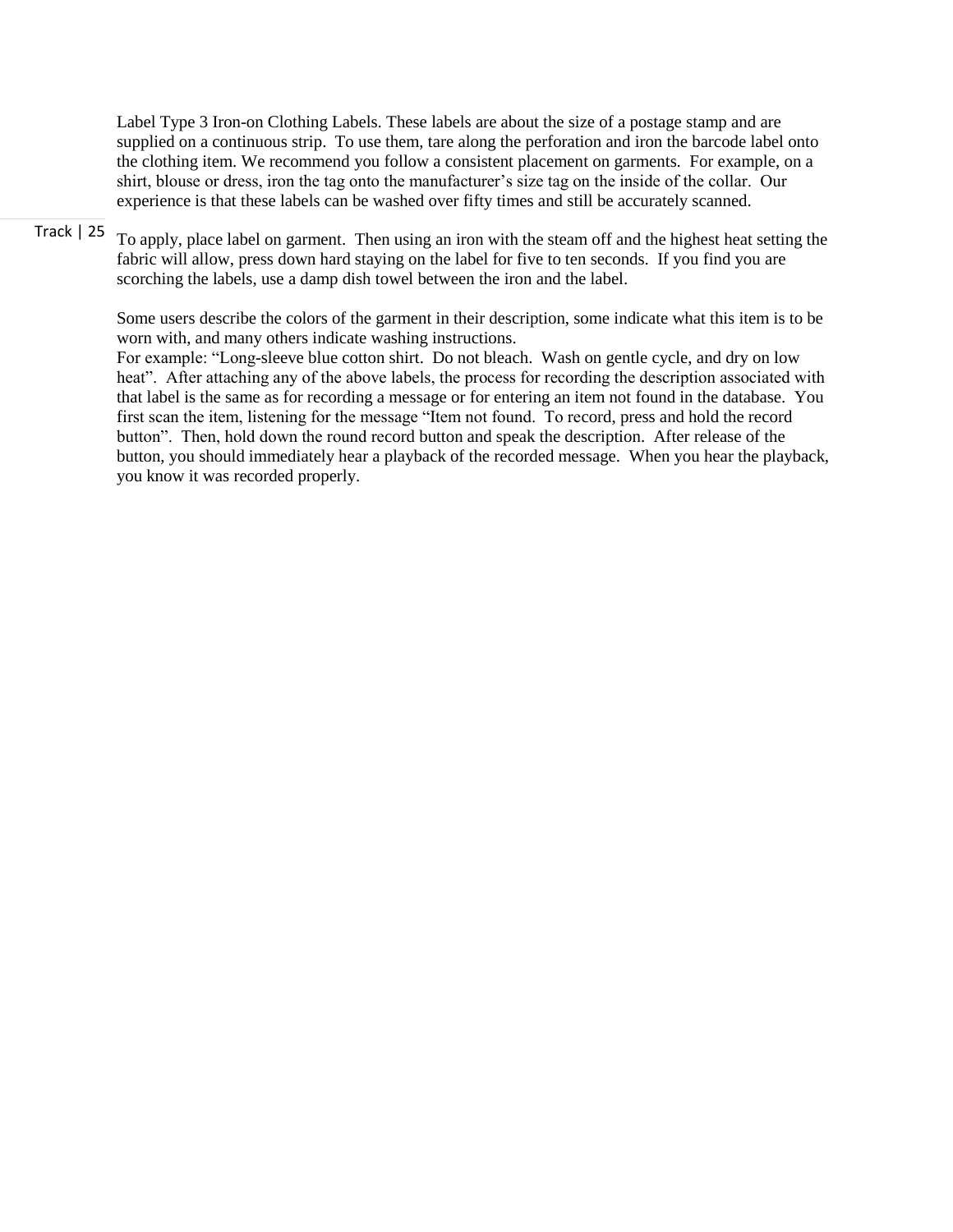## Warranty:

En-Vision America, Inc. (hereafter "Seller"), warrants that the products manufactured by it and supplied here under are free from defects in material and workmanship. If any such product shall be proved to Seller's satisfaction to be non-conforming within twelve months from date of delivery, Seller shall have the option to credit the purchase price of such product or repair or replace such product. Such credit,

repair, or replacement shall be Seller's sole obligation and Buyer's exclusive remedy here under and shall be conditioned upon Seller's receiving written notice of any alleged nonconformity within fifteen days after receipt of shipment and, at Seller's option, return of such products to Seller, F.O.B. its factory. Products supplied by Seller that are manufactured by someone else are not warranted by Seller in any way, but Seller agrees to assign to Buyer any warranty rights in such products that Seller may have from the original manufacturer.

This exclusive remedy shall not be deemed to have failed of its essential purpose so long as the Seller is willing and able to repair or replace nonconforming products or credit the purchase price within ninety days of the date the Seller determines that such products are nonconforming. Any suggestions by Seller or Seller's agents regarding use, application, or suit ability of the products shall not be construed as an expressed warranty unless confirmed to be such in writing by Seller.

En-Vision America, Inc. 825 4th St. W Palmetto, FL 34221 Phone: (309) 452-3088 Toll Free: (800) 890-1180 Fax: (309) 452-3643 Website: www.envisionamerica.com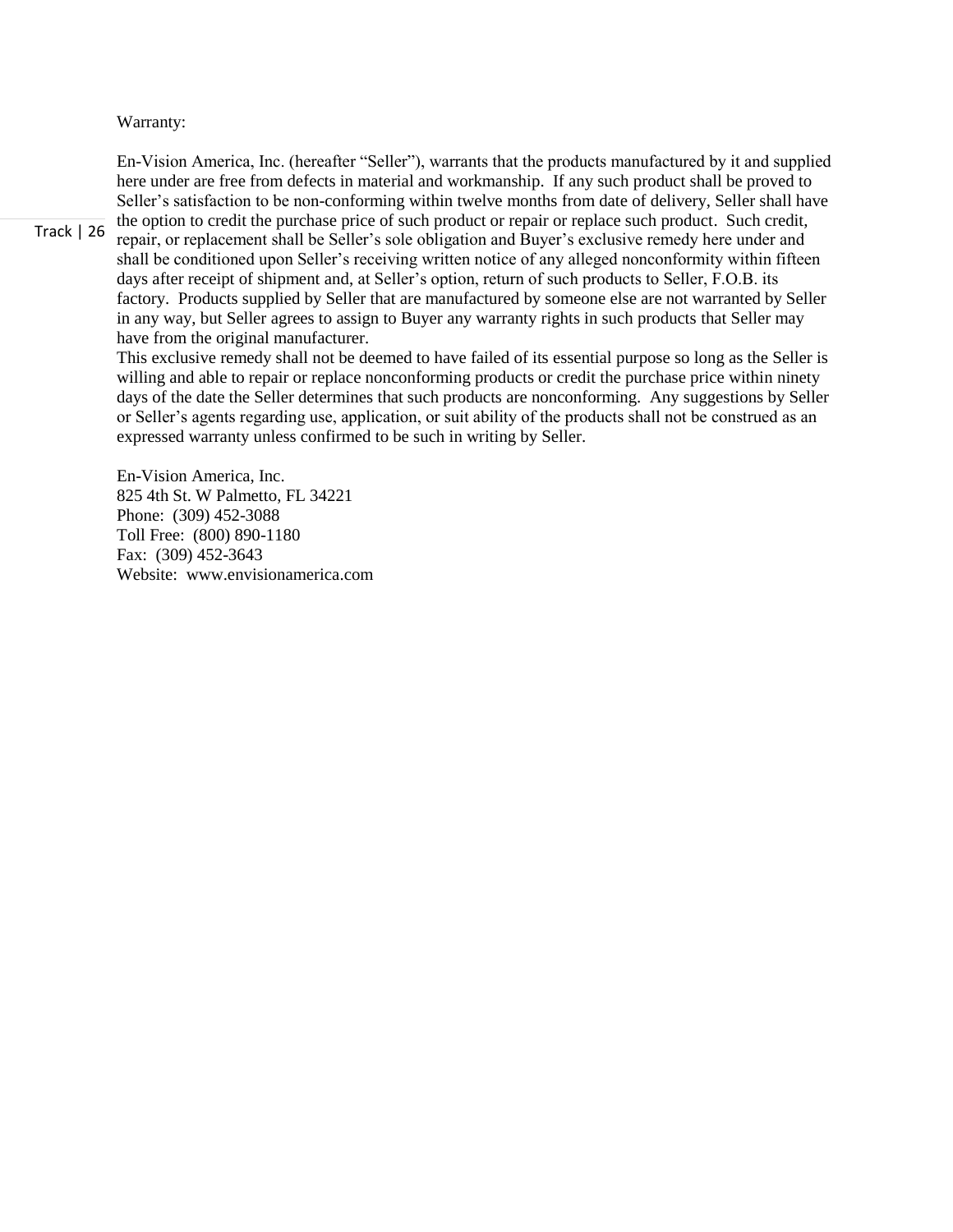Ideas for using i.d. mate Quest:

Using the Manufacturer's barcode

• Identify food and beverages. You'll never again mistake a soda can for a concentrated juice can. You can easily tell what kind of soup, noodle mix or vegetable you have.

#### Track | 27 • Access additional information about products such as cooking instructions, preparation tips, or nutritional information.

• Add your own instructions or recipes to a food item. If you love to use cream of mushroom soup to make your favorite casserole, but always have to look up the recipe, simply attach a recording to the barcode for the soup. Next time you scan it, the recipe will be at your finger tips.

- Identify household cleaning supplies and their warnings and instructions.
- Keep your pet supplies organized.
- Identify specific colors of nail polish, eye shadow or other beauty supplies.
- Find your favorite cologne or perfume bottles.
- Categorize your CDs and cassettes by music type.
- Easily identify different types of personal hygiene items.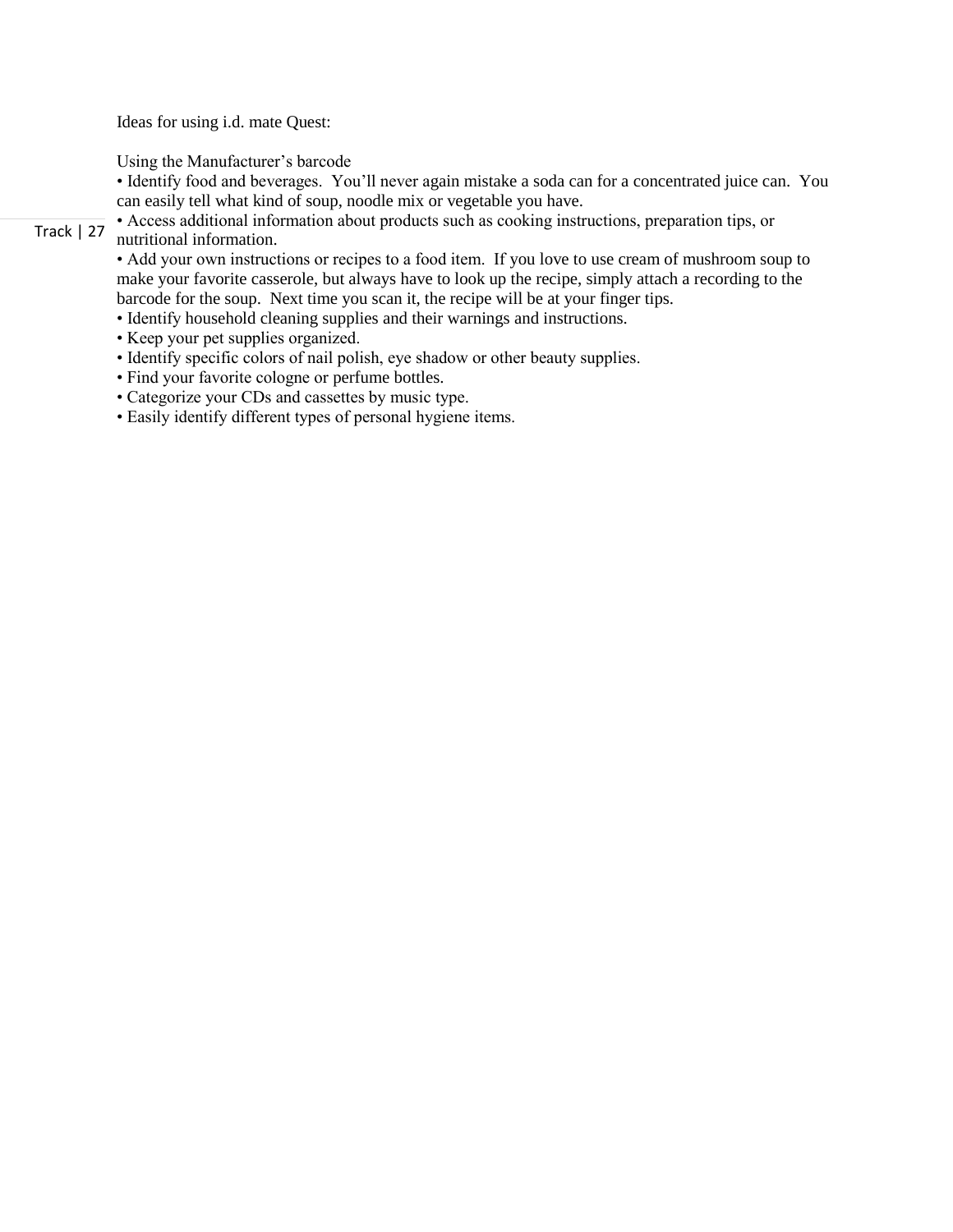Using Pre-Printed barcode labels

- Mark the circuit breaker in your electric box.
- Create an address book. Use a label for general sections, and then another for each entry within.
- Ever wonder what that frozen lump is in your freezer? Add a label and you can quickly retrieve the information.
- Track | 28 • Label your storage boxes with a description of the contents. You can label clothes by season,

decorations by holiday or collectibles by owner.

- Sort and then mark small items like screws, nails, beads or buttons in separate containers.
- Record your credit card number, PIN number and the customer service number.
- Mark pictures, file folders or other important documents.
- Record your bill information. State the company, amount and due date.
- Label computer diskettes & CDs with technical support number or password information.
- Tag your appliances with the date purchased, warranty date and service number.
- Label individual tools by size or type.
- Label keys by use.
- Paper clip money together, and then attach a label for each denomination.
- Label spice, seasoning, herb or flavoring jars in the kitchen.
- Label leftover items in the fridge.
- Stamp expiration date on milk.
- Record information for your prescription bottles. Be sure to include patient name, drug name and dosage instructions.
- Easily recognize clothing items and quickly access washing instructions.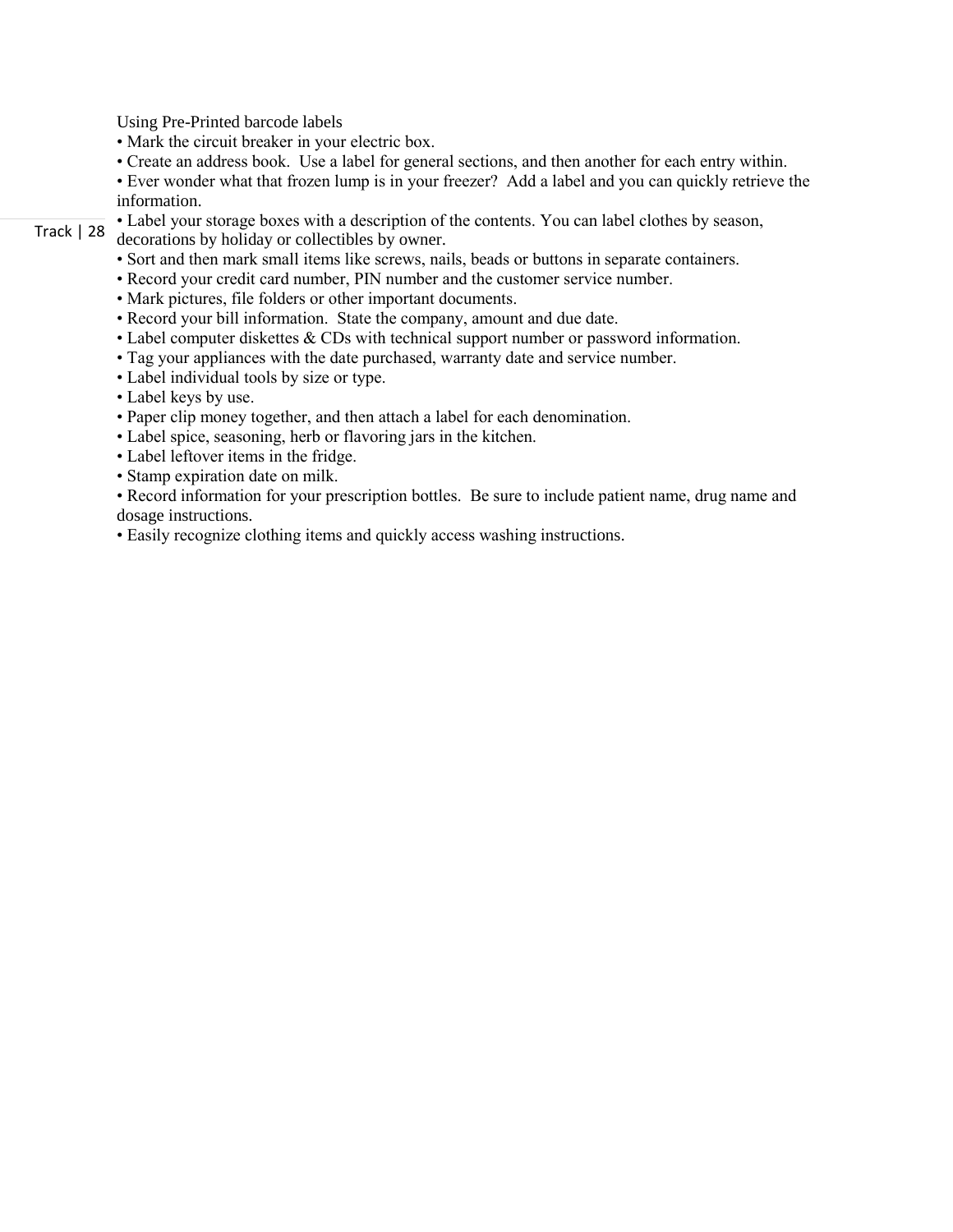Ideas for using Memo Mode:

- Make a shopping list. You can play it back over and over. You won't forget anything!
- Record a new phone number or address of a friend or colleague.

• Jog your memory with a voice reminder. "Don't forget to pick up the laundry." "Don't forget to send a birthday card to Aunt Linda." "Be sure to tell my friend, Scott, about i.d. mate Quest."

• Record bus schedules. You'll never again be confused about whether you should take the Blue North 13, or the East Yellow 7, or whether it comes at 2:15 or 2:25.

Here's a tip - Find out more ways to customize your i.d. mate Quest by visiting our Power User's section on our website at questpower.envisionamerica.com

We hope this has helped you think outside the box a little. i.d. mate Quest is a product designed to help increase independence and maintain a happier, healthier lifestyle. We hope that you will find many more uses for it. We'd love to hear your creative ways of using i.d. mate Quest around the house, at work or anywhere. Let us know!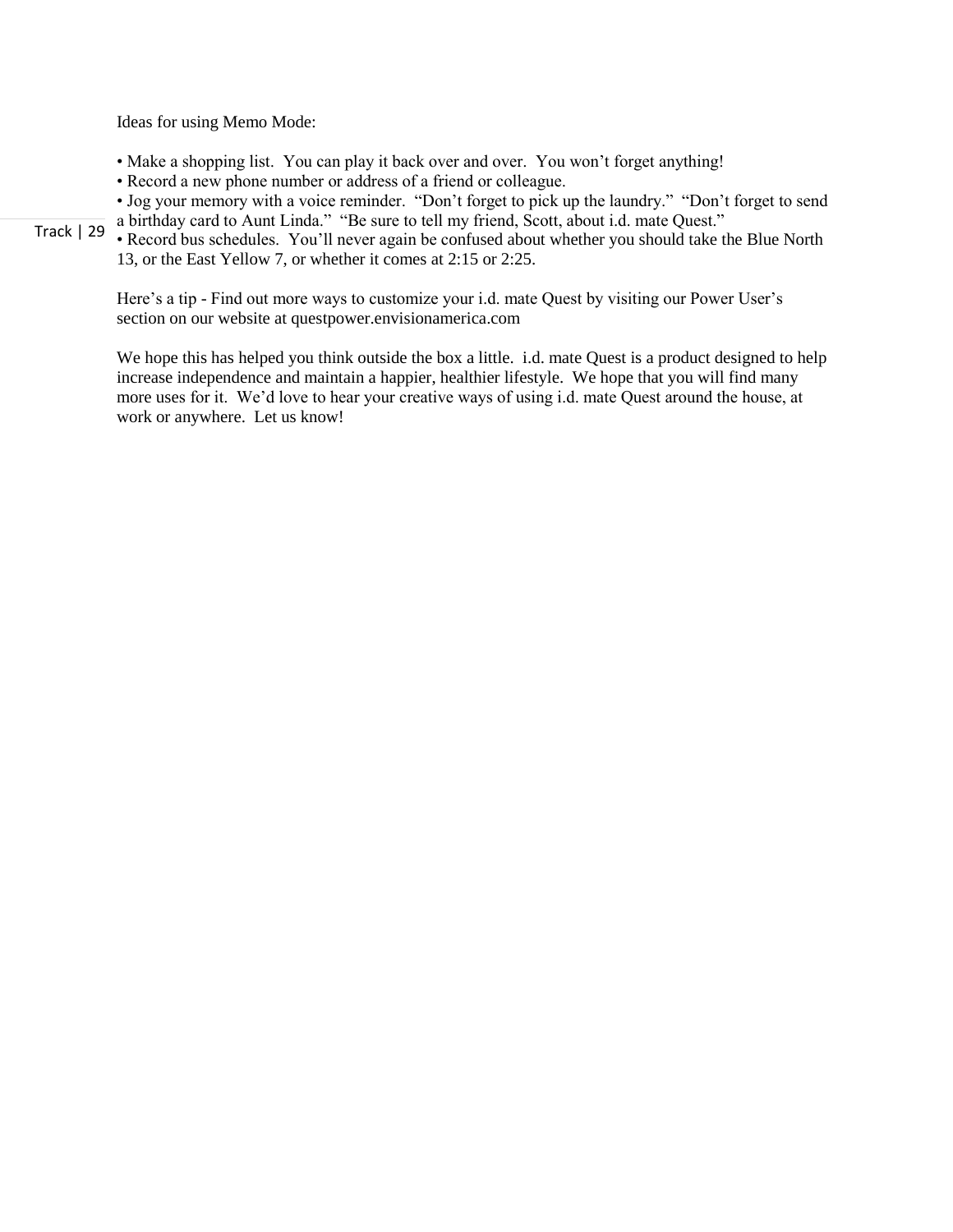Warnings and Precautions:

Track | 30 WARNING: THE BAR CODE SCANNER IS A CLASS 2 LASER PRODUCT THAT COMPLIES WITH 21CFR, Parts 1040.10 & 1040.11. YOU MUST AVOID LONG-TERM VIEWING OF DIRECT LASER LIGHT. YOU MUST NEVER ATTEMPT TO LOOK AT THE LASER BEAM OR POINT AT AN ANIMAL, A CHILD, OR AN ADULT. ALSO, UNDER NO CIRCUMSTANCES SHOULD YOU ATTEMPT TO SERVICE THE LASER SCANNER.

> The i.d. mate Quest computer / scanner is sensitive to water. Never submerse the unit in water. If for any reason the i.d. mate Quest computer becomes wet, let it air dry thoroughly. Never use any kind of heating device, such as a blow dryer, to hasten the drying process as you may permanently damage the speaker and/or electronic components.

> Protect all components from the extremes of heat and cold. Never leave it on the dashboard of a car or in any other similarly hot or cold environment.

The only maintenance needed on the scanner will be to occasionally clean smudges and dirt from the viewing window. To do this, spray glass cleaner onto a lint free, non-abrasive cleaning cloth and gently wipe the window.

Never clean the i.d. mate Quest computer / scanner with alcohol, oil, or any harsh chemicals. Use only a damp cloth to clean all units, including the carrying case.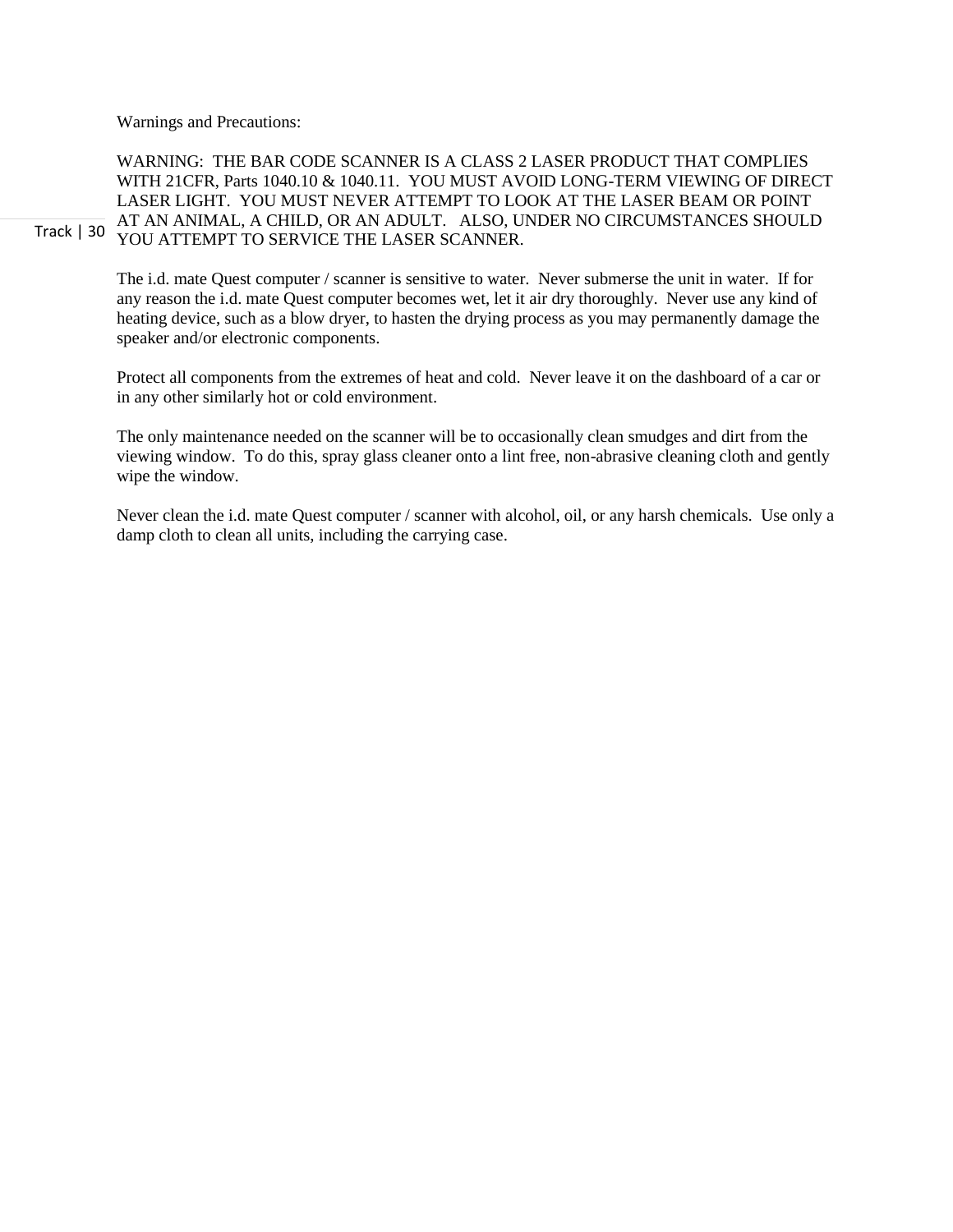The i.d. mate Quest computer scanner has been bonded together for maximum strength and durability at the factory. Do not attempt to open the case as you will permanently damage the unit and void your warranty.

Track | 31 i.d. mate Quest is a hand-held computer that acts as a recorder. Even with built-in error recognition capabilities, accidental deviation from the instruction prompts or random button pressing can potentially cause unexpected results. Please follow the prompts carefully to avoid this possibility. If you think the units malfunctioning, press and hold the power button for a few seconds to turn it off and then turn it back on.

> WARNING: The data contained in the pre-loaded database is provided for information purposes only. En-Vision America, Inc. makes no representation as to the accuracy of this data. En-Vision America, Inc. also makes no warranty with regard to the data expressed or implied.